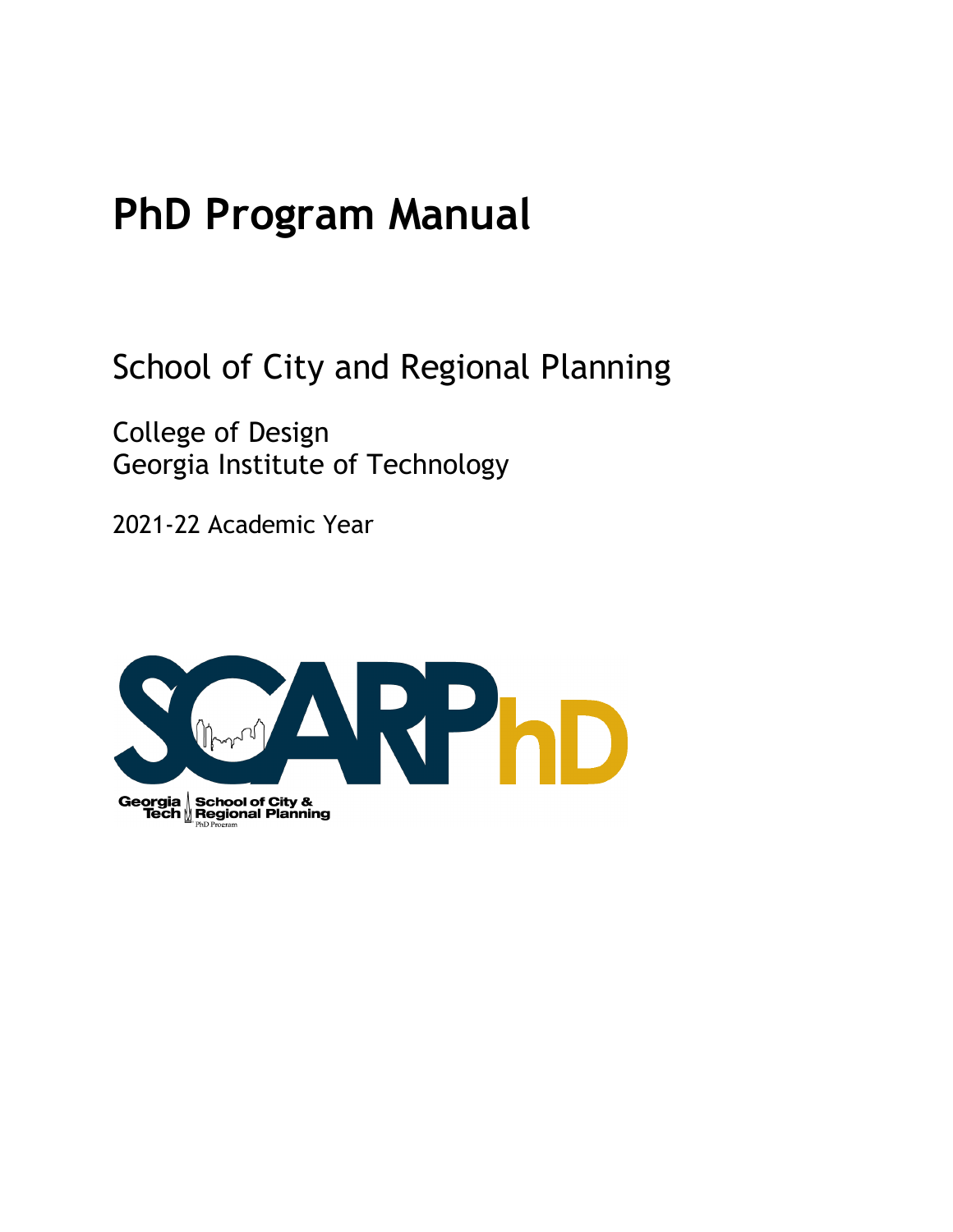### TABLE OF CONTENTS

| 1.                                                                                                             | <b>Purpose of This Manual</b>                                                                                                                       | $\mathbf{2}$ |
|----------------------------------------------------------------------------------------------------------------|-----------------------------------------------------------------------------------------------------------------------------------------------------|--------------|
| 2.                                                                                                             | Introduction                                                                                                                                        | $\mathbf{2}$ |
| 3 <sub>1</sub><br>3.1.<br>3.2.<br>3.3.<br>3.4.                                                                 | <b>Admissions and Matriculation</b>                                                                                                                 | 3            |
| 4.<br>4.1.<br>4.2.<br>4.3.<br>4.4.<br>4.5.<br>4.6.<br>4.7.<br>4.8.<br>4.9.<br>4.10.<br>4.11.<br>4.12.<br>4.13. | <b>Program Requirements</b>                                                                                                                         | 5            |
| 5.<br>5.1.<br>5.2.<br>5.3.                                                                                     | <b>Financial Aid and Resources</b>                                                                                                                  | 24           |
| 6.                                                                                                             | Correspondence and Information                                                                                                                      | 29           |
| 7.                                                                                                             | Appendix A: Program Synopsis and Milestones                                                                                                         | 31           |
| 8.                                                                                                             | Appendix B: Minor Field Synopsis for Minor Advisors                                                                                                 | 33           |
| 9.<br>9.1.<br>9.2.                                                                                             | Appendix C: Georgia Tech Policies<br>Policy on the Advisement of Graduate Student Research 36<br>9.3. Guidelines for Ph.D. Dissertation Research 37 | 36           |
|                                                                                                                | 10. Appendix D: Governance of PhD Program                                                                                                           | 39           |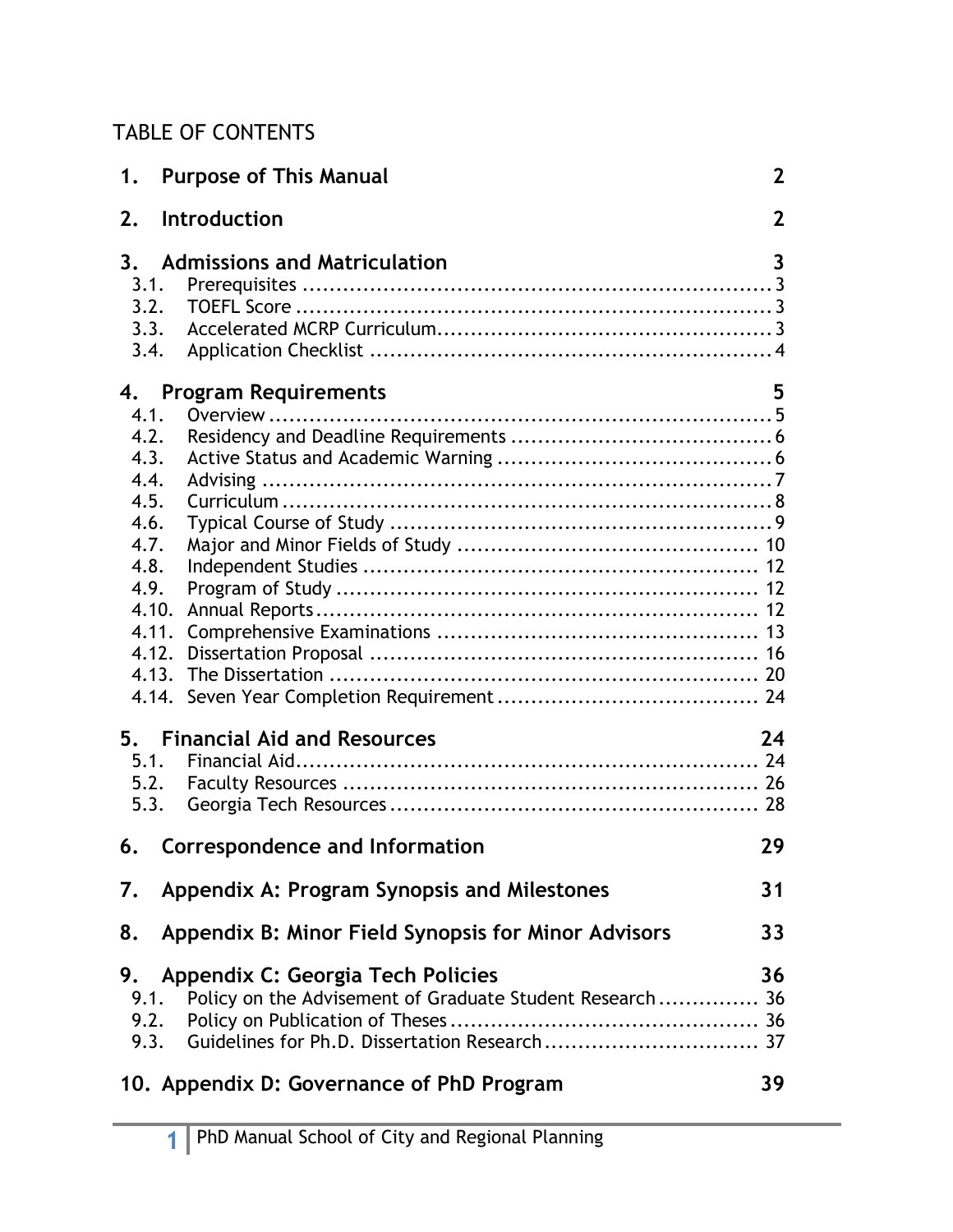## **1.PURPOSE OF THIS MANUAL**

This manual presents the requirements and policies of the PhD Program of the School of City and Regional Planning (SCaRP).

General Georgia Tech policies and procedures for graduate education are established by the Georgia Tech Faculty Senate. These policies can be found at:

http://www.gradadmiss.gatech.edu/sites/default/files/documents/student\_handbook\_4.2.15.pdf

### **2.INTRODUCTION**

The PhD Program in City and Regional Planning seeks to advance knowledge in the field and to enable students of exceptional ability to undertake study and original research, leading to academic and advanced professional careers.

Doctoral education in City and Regional Planning at Georgia Tech was initiated in 1985. Until 2009, doctoral education in the planning field was managed within the College of Architecture PhD Program, a college-wide doctoral program. Administration of the PhD in City and Regional Planning was assumed by the School of City and Regional Planning In 2009.

At Georgia Tech, our PhD program offers candidates the opportunity to pursue advanced academic research on issues most critical to city and regional planning today. We encourage doctoral candidates to study in areas of interdisciplinary interest by working closely with faculty mentors and advisors who share those interests. Our faculty's expertise spans the range of city and regional planning specialties with the following focus areas:

- **Community and Economic Development**, including foci in housing policy, real estate markets, and sustainable approaches to local, urban and regional development that bridge the gap between social equity, and economic and community well-being.
- **Collaborative Governance**, with a focus on the design and implementation of more inclusive, consensus building strategies to aid planning and policymaking, and the critical assessment of the impact of such processes on public choice.
- **Sustainable Urban Planning and Design**, with foci on the land use, environment, and physical design of modern cities, as well as the social and political underpinnings of sustainable planning practice and the design and application of GIS and other analytic tools.
- **Transportation Planning**, with a focus on efforts to enhance and manage mobility in the face of explosive growth in our urban areas, linking new models of transportation engineering with evolving research into urban restructuring.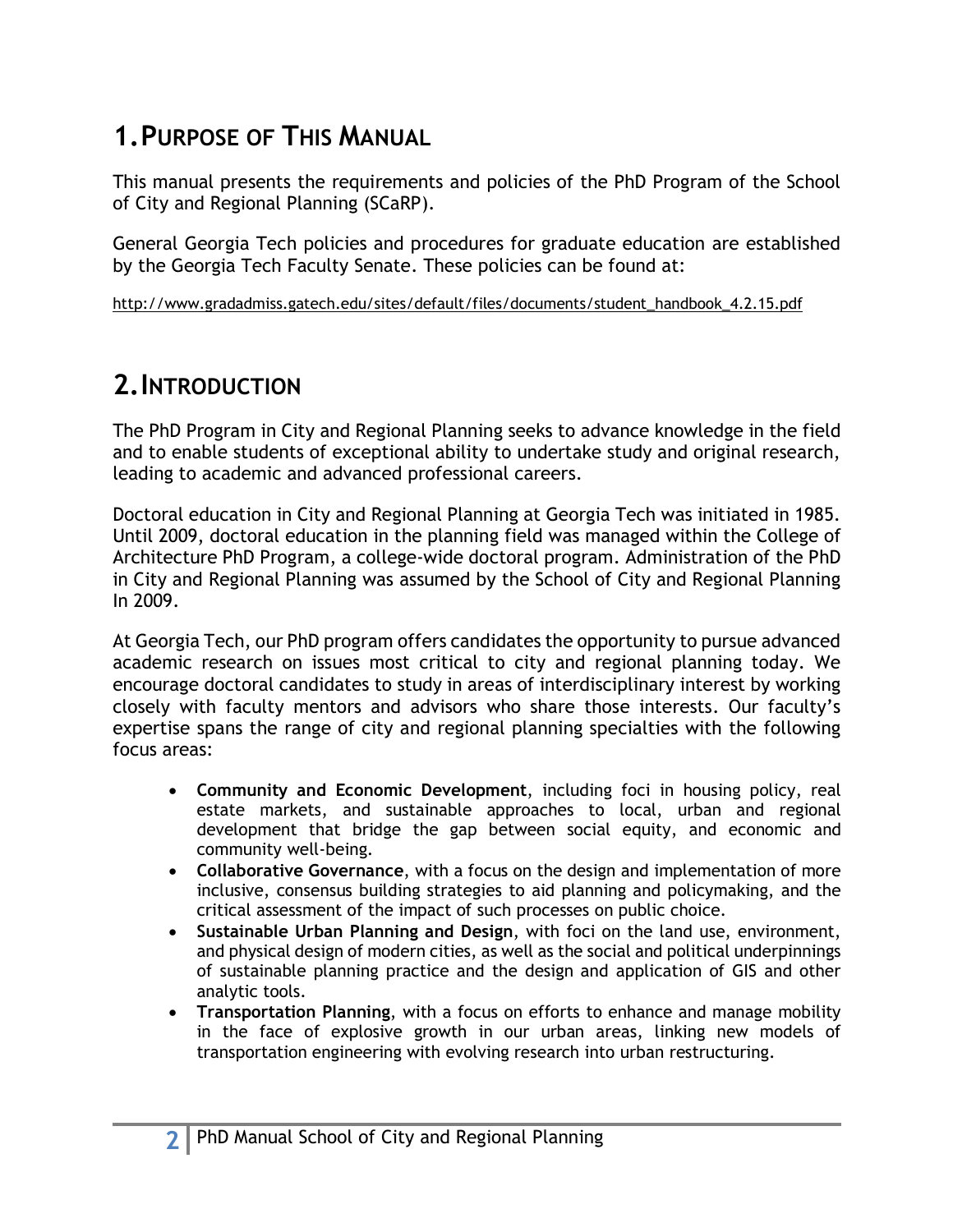City and Regional Planning works extensively with other schools, research centers and colleges in the delivery of both its Major and Minor fields of study. Cross disciplinary teaching and research programs are particularly strong with other academic units in the College of Design, the Center for Geographic Information Systems, the Center for Quality Growth and Regional Development, the School of Public Policy, the School of Civil and Environmental Engineering, and the Georgia State University School of Law. Students are encouraged to develop strong working relationships with SCaRP faculty in their Major field of study, as well as faculty in allied fields for their Minor field of study.

The PhD Program endeavors to produce graduates well able to advance knowledge in their fields. They are expected to be well qualified to serve in a range of settings, such as universities, consulting in planning agencies, research and development firms, and government agencies and advanced practice.

Requirements for the PhD are established by the Georgia Institute of Technology and the School of City and Regional Planning. Advisors and students frequently find that mastery of a field of study requires additional work beyond the basic requirements presented here.

### **3.ADMISSIONS AND MATRICULATION**

### 3.1. Prerequisites

Applicants admitted to the PhD Program normally will have completed the requirements for the Master of City and Regional Planning (MCRP), or a related Masters degree program. Students from allied fields are also encouraged to apply. In exceptional cases, students with a Bachelors degree only may be accepted directly into the PhD Program but will be required to complete the Masters in City and Regional Planning degree before advancing to candidacy for the PhD degree. PhD students are eligible for an accelerated MCRP curriculum, as outlined in section 3.3 of this manual.

## 3.2. TOEFL Score

International applicants to the SCaRP PhD Program must demonstrate a high degree of English language proficiency. TOEFL scores of 620/261/102 or higher for the test (paper, computer, and internet tests respectively) are expected. Other evidence of English proficiency, such as provided in writing samples or oral interviews, may also be considered in determining language proficiency. Applicants having completed a Bachelors or Masters degree at a US University are not required to submit TOEFL scores.

## 3.3. Accelerated MCRP Curriculum

For any student admitted into the PhD Program without a Master's degree in City and Regional Planning or an allied field (as determined by the PhD Committee at the time of admission) an accelerated Master's degree curriculum must be completed in concert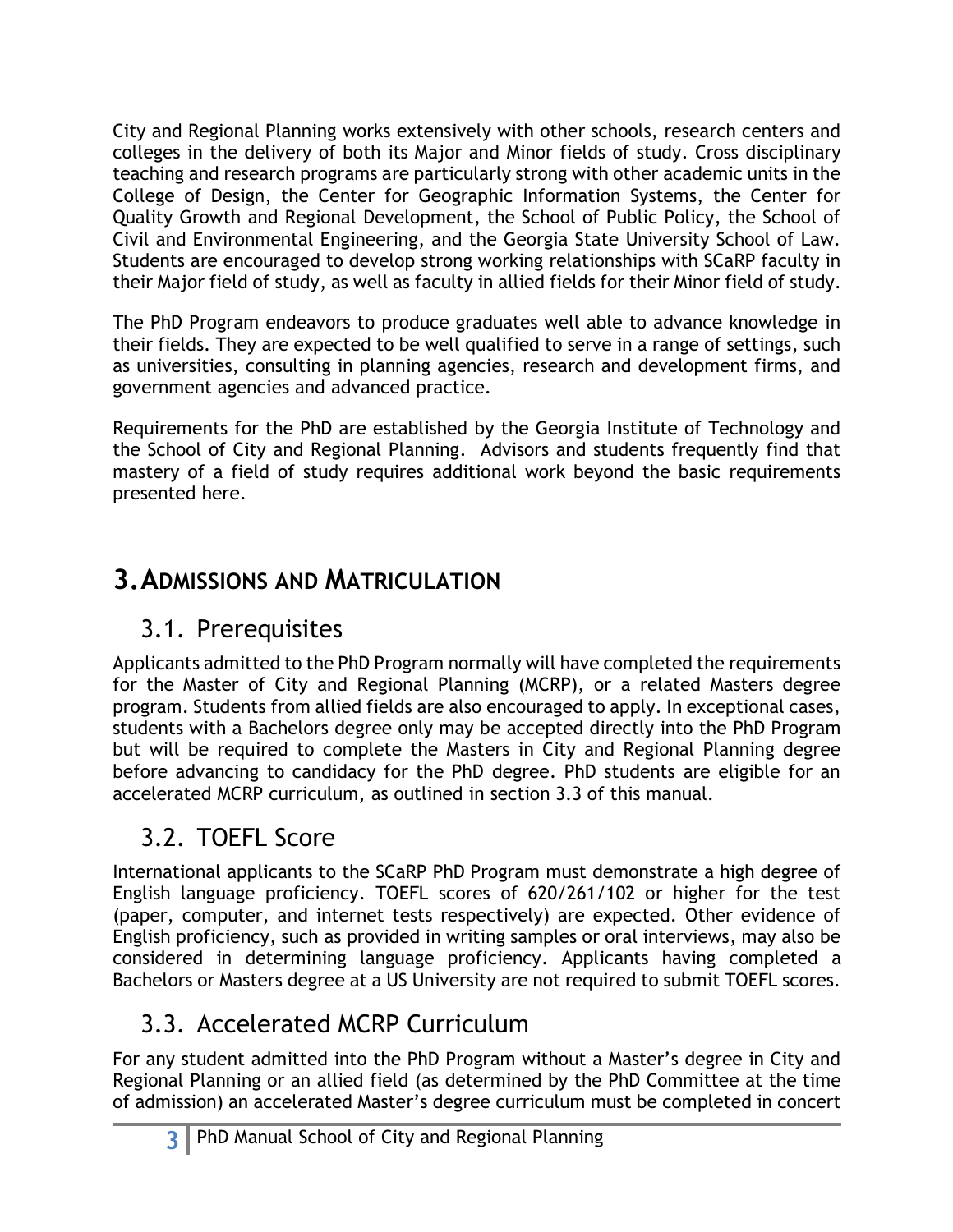with the PhD degree requirements. PhD students holding a Master's degree in an allied field have the option of completing the accelerated MCRP curriculum. The requirements for the accelerated MCRP degree are as follows:

#### **MCRP Program Core, 25 credit hours with B or better grade**

- History and Theory of Planning (CP 6012; 4 credit hours)
- Growth Management Law and Implementation (CP 6016; 3 credit hours)
- Quantitative and Computer Methods (CP 6024; 4 credit hours)
- Advanced Planning Methods (CP 6025; 4 credit hours)
- Economic Analysis of Planning (CP 6031; 3 credit hours)
- Applied Planning Studio (CP 6052; 4 credit hours)
- Introduction to Geographic Information Systems (CP 6514; 3 credit hours)

#### **MCRP Specialization, 12 credit hours with B or better grade**

Twelve credit hours of coursework completed to fulfill the PhD Major area requirements may be counted toward the MCRP Specialization credit hours requirements. Each student must complete the two or three required courses for one of the six MCRP specialization areas.

#### **MCRP Electives, 8 credit hours with B or better grade**

Eight credit hours of coursework completed to fulfill the PhD Minor area requirements may be counted toward the MCRP Specialization credit hours requirements.

#### **MCRP Thesis, 10 credit hours with B or better grade**

Ten credit hours of dissertation proposal preparation (CP 8999) and a successful proposal defense may be counted toward the MCRP Thesis Option requirement.

### 3.4. Application Checklist

The following documents must be submitted before an application will be considered:

- Application Forms
- Application Fee
- Three Letters of Recommendation
- Examples of previous research and written works
- Official transcripts from all previously attended institutions of higher learning
- Statement of Personal and Professional Goals
- Personal Biography Form
- Scores of *Test of English as a Foreign Language* (TOEFL) for non-U.S. residents whose native tongue is other than English
- Graduate Record Examination (GRE) score
- Financial Statement (for non-U.S. residents/citizens)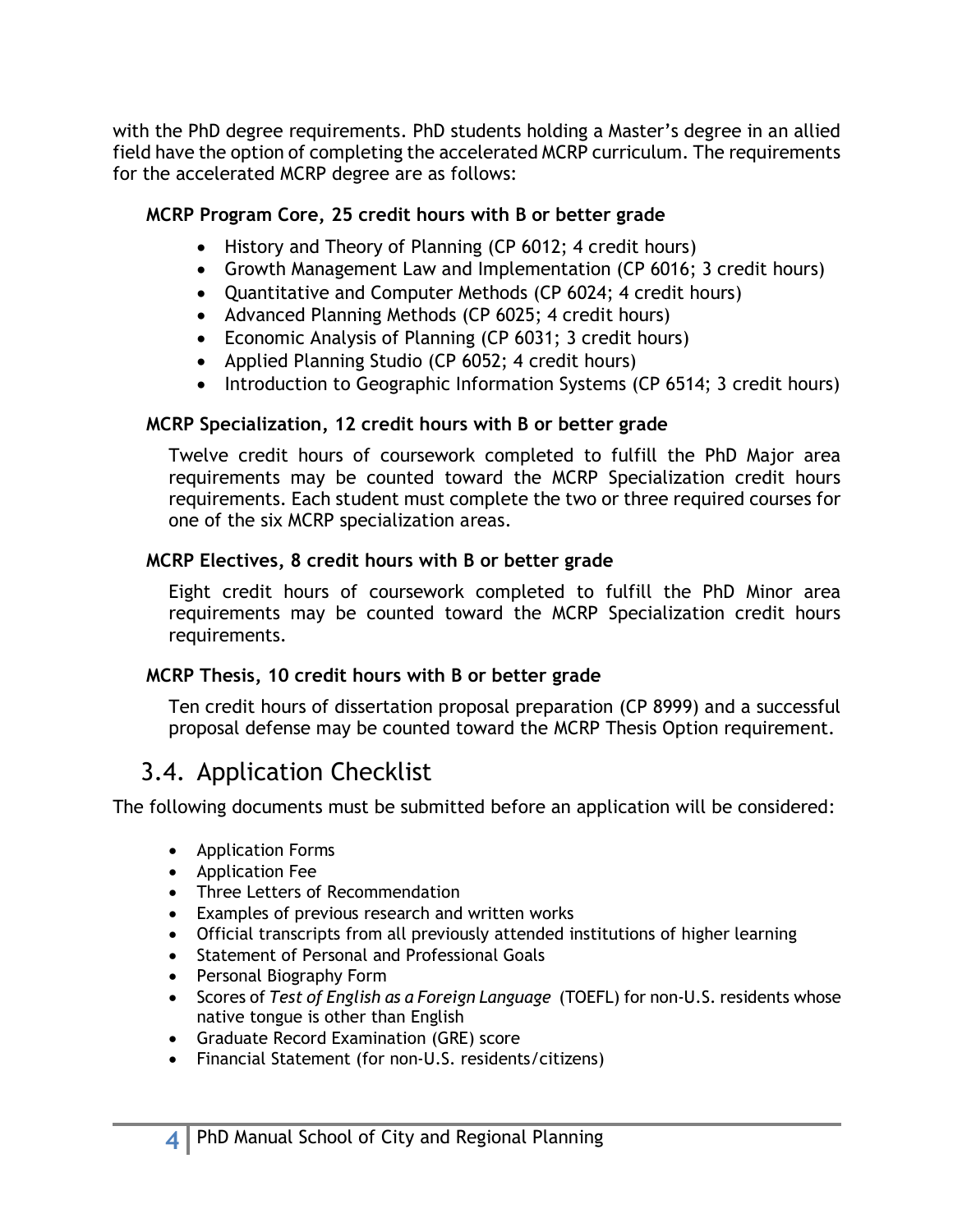All application materials are submitted using the Georgia Tech Graduate Studies and Admissions On-line System. Applications for admission are due by **January 15**. In most cases, students are accepted for and enter the program in the Fall semester.

### **4.PROGRAM REQUIREMENTS**

The PhD Program is governed by the SCaRP faculty, with the CRP PhD Committee and PhD Program Director elected by the SCaRP faculty and designated for ongoing management of the Program (see Appendix D). The PhD Committee consists of the PhD Program Director, two SCaRP faculty elected for staggered two year terms, and one PhD student elected annually by the PhD students.

#### 4.1. Overview

Successful completion of the PhD program requires fulfilling course requirements, passing the comprehensive examinations, preparing and defending a dissertation proposal, and undertaking research, writing, and defending a dissertation. This is a multi-year process that involves a close mentoring relationship with the student's advisor. The Checklist table that follows summarizes the major requirements of the program.

A student's program of study must include at least 19 credit hours of PhD Program core and seminar classes, 15 credit hours of study in a Major field and 9 hours in a Minor field. The Major and Minor requirements are minimums; the particular field of study may require additional work.

Students must maintain a 3.0 GPA (B average) in all their coursework. A grade of C or less in any PhD Program requirement (Core, Major, and Minor) will not be accepted as meeting those requirements. For Program Core courses, the student must retake the course. The student will be terminated from the Program if a grade less than B is received more than once in a PhD Program Core course.

Graduate Research and Teaching Assistants must be registered for 12 credit hours. If coursework is insufficient to fulfill this requirement, GRAs/GTAs may register for Research Assistantship hours (CP 8998). The number of hours is flexible. These hours cannot be used to fulfill any PhD course requirements.

Based on these and other requirements, students shall complete not less than forty-six (46) credit hours in their Major field, Minor field, and PhD Program core requirements prior to advancement to candidacy. This is the equivalent of four semesters (two years) of full time coursework.

Students also must pass a set of comprehensive examinations, as well as write and defend a dissertation proposal and dissertation.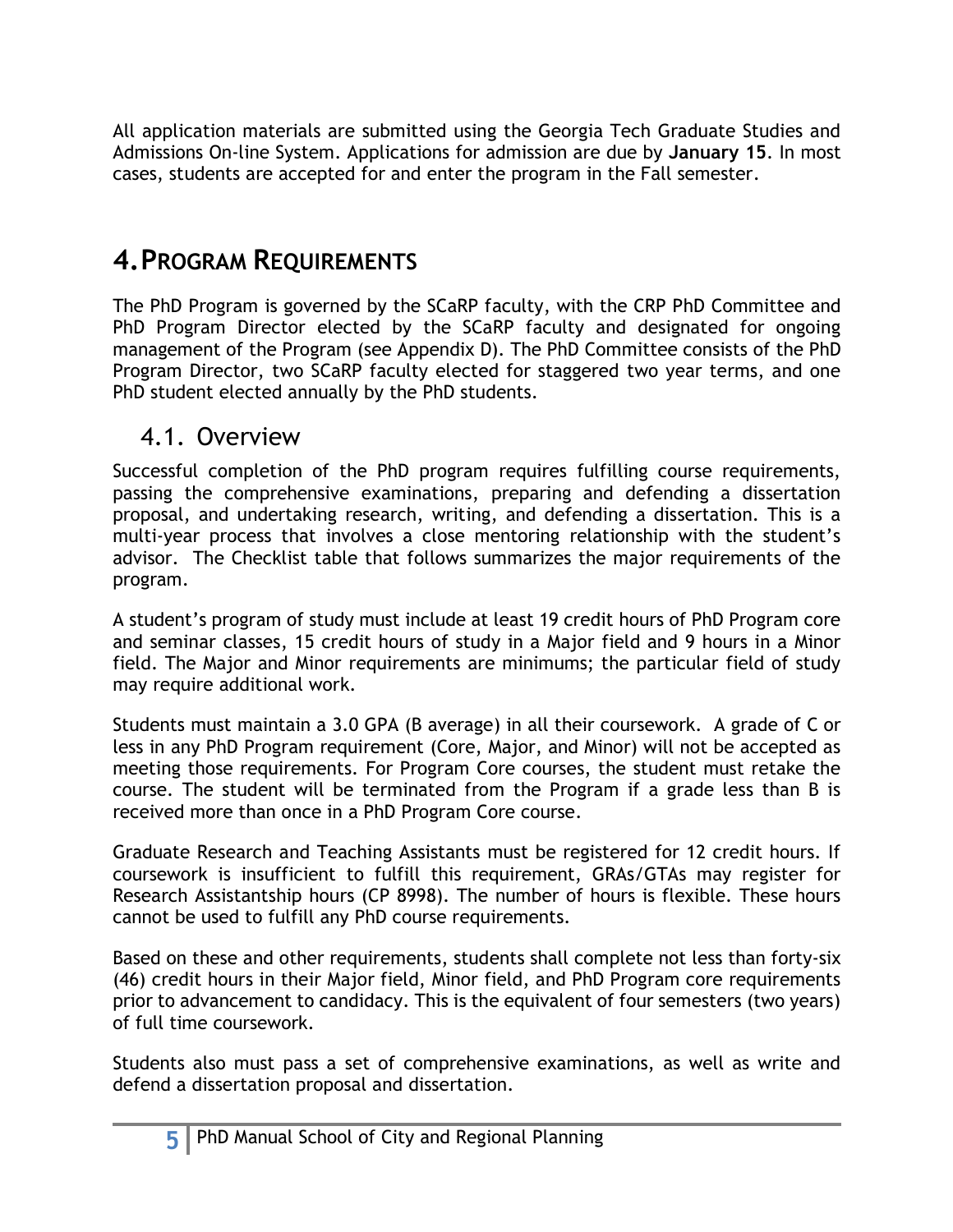## 4.2. Residency and Deadline Requirements

The program of study requires a minimum of two years of residency (not fewer than four semesters enrolled in six (6) credit hours each excluding summer) devoted to coursework and other preparation for advancement to candidacy. Ordinarily, research for the dissertation will also be completed while in residence. After a period of four semesters, special arrangements may be made with the PhD Committee if substantial work will be performed elsewhere.

Students must complete the comprehensive examinations and dissertation proposal within **five** years of the end of the first semester in which they enrolled as a PhD student at Georgia Tech. Students must defend a dissertation proposal within **two** years of of the end of the semester in which the comprehensive exams are successfully completed. In addition, Georgia Tech requires that all degree requirements be completed within **seven** years from the end of the term in which the student passes the comprehensive exams.

### 4.3. Active Status and Academic Warning

To remain actively enrolled, students must register for three credit hours or more each academic semester (excluding summer, unless employed as a GRA). *Students who are not so registered are automatically withdrawn from Georgia Tech and must apply for readmission to the program.* The readmission decision will depend on the student's academic record and progress toward the degree.

Students wishing to take a leave of absence from the PhD Program may apply in writing to the PhD Director for such approval. Following a period of not more than four academic semesters, any student granted a leave of absence must enroll in the next academic semester for at least three credit hours or be automatically withdrawn from the PhD Program. The duration of an approved leave of absence will not count toward the rate of degree progress rules outlined in Section 4.2.

Doctoral students must register for a minimum of 1 hour of dissertation credit in the term of graduation. This reduction from the normal minimum course load of 3 hours may be used only once. If all requirements for graduation, including submission of the final approved dissertation, have been completed prior to the last day of registration, and the student was registered for the preceding term, the student may apply for a waiver of the enrollment requirement.

During preparation of the dissertation proposal, the student enrolls in CP 8999, with the number of credit hours to be agreed upon with the Advisor. Students who receive an "unsatisfactory" grade for two semesters, or who have petitioned for an extension of the Dissertation Proposal deadline (see Section 4.12) and failed to meet the extension deadline, will be required to develop a plan of remediation establishing a timetable to successfully complete the dissertation proposal within the next academic semester. Students failing to successfully complete the dissertation proposal requirement during the period of remediation will be automatically placed on Academic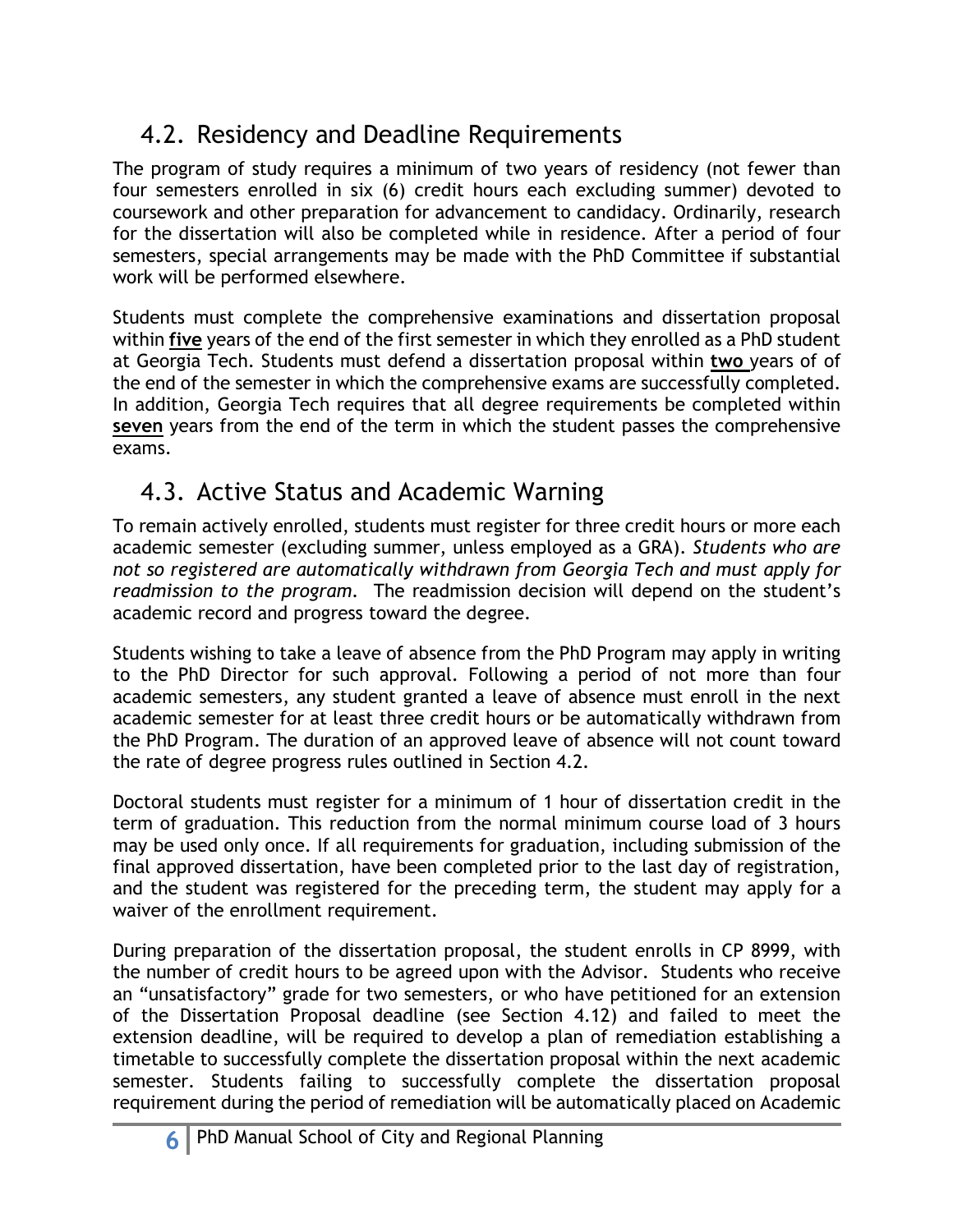Warning, requiring a second plan of remediation for the following academic semester. Students failing to successfully complete the dissertation proposal requirement following the period of Academic Warning may be subject to dismissal from the program. Any such dismissal will be upon recommendation by the student's Advisor and the PhD Committee, with final determination made by the SCaRP faculty.

### 4.4. Advising

### **Major Advisor**

Each student works under the direction of a Major Advisor. Each student entering will be assigned an advisor upon matriculation by the PhD Program Director. Students wishing to change their Advisor should do so during their first year. All appointments of advisors must be approved by the Program Director. Students wishing to change their Advisor after the first year must petition the PhD Committee for approval.

Although the student's Advisor has primary responsibility and authority for the student's program, most major steps and proposals are also reviewed by the PhD Committee, a standing committee of the School of City and Regional Planning. Members of the PhD Committee review compliance with program requirements and may also make recommendations to the Advisor concerning student advisement.

Through advisement, the SCaRP faculty seeks to maintain and promote high standards of excellence in student work and to encourage a culture of assistance and support for student learning. The Advisor is the student's partner and mentor, assisting development of the student's field of study and tracking progress toward completing the program. Students are encouraged to meet with other faculty in addition to the Major Advisor to explore questions associated with their field of study or related issues.

Faculty who serve as Advisors are active in scholarship in their field and hold a PhD degree. In exceptional cases, a member of faculty who does not hold a doctorate, but demonstrates an active program of scholarship and has had experience as a member of a dissertation committee may be appointed as an Advisor, subject to the approval of the PhD Program Director.

### **Minor Advisor**

The student must also select a faculty member as an advisor for his/her Minor field of study. The Minor Advisor must be active in scholarship in their field and hold an academic faculty position in a department outside of the School of City and Regional Planning. The Minor Advisor may be on the academic faculty of a university other than Georgia Tech. Minor advisors must be approved by the student's Major Advisor and the PhD Program Director. A complete description of the Minor field selection process that can be shared with the Minor Advisor can be found in Appendix B.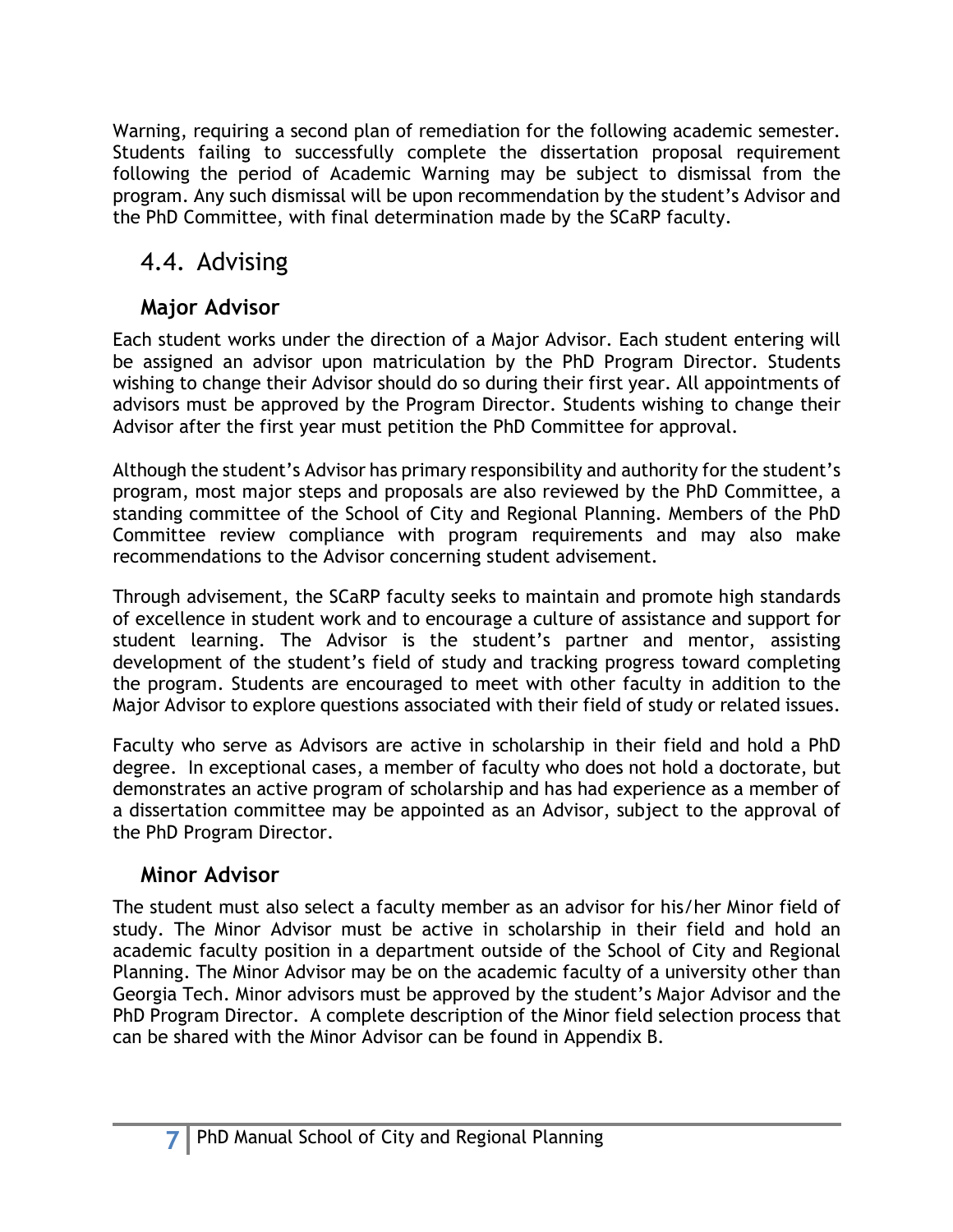### 4.5. Curriculum

#### **Program Core - 19 credit hours, minimum, with B or better grade**

The Core course requirements are meant to provide students with a basic knowledge of planning theory, regional theory, and research design and methods. The PhD Foundations and Research and Pedagogy seminars are also intended to familiarize students with questions, methods, paradigms of research, and modes of scholarship and pedagogy associated with City and Regional Planning and related fields. Required for all first year students, the PhD Foundations seminar (CP 8012) introduces students to the requirements of the PhD Program and contemporary issues in doctoral scholarship and academia.

The PhD Seminar in Research and Pedagogy (CP 8022) is designed to introduce students to professional skills associated with academic research and teaching. Each academic year, the seminar is composed of a scholarly speakers series in the Fall semester and a rotating professional skills module in the Spring semester. The professional skills topics covered over the course of three academic years include: 1) university level teaching skills; 2) grant proposal writing and budget development; and 3) manuscript development and peer review. Each semester offering of CP 8022 is 1 credit hour, with all students required to complete 6 semesters of the seminar, including all three professional skills modules.

Program core requirements include:

- Advanced Planning Theory (CP 8200; 3 credit hours)
- Advanced Urban and Regional Development Theory (CP 8300; 3 credit hours)
- Research Design and Qualitative Methods (CP 8400, 3 credit hours)
- Advanced Quantitative Research Methods for Planning, Policy and Design (CP 8500, 3 credit hours)
- PhD Foundations Seminar (CP 8012, 1 credit hour)
- PhD Seminar in Research and Pedagogy (CP 8022, 6 credit hours)

#### **Major Field of Study - 15 credit hours, minimum, with B or better grade**

The Major Field encourages students to individualize their course of study by focusing on an area of scholarship within City and Regional Planning. Major Advisors will work with the student to develop a course of study appropriate to the field. The Major must include the study of:

- history and precedent in the field;
- theory and concepts and their evolution;
- current debate; and
- methods of analysis and inquiry.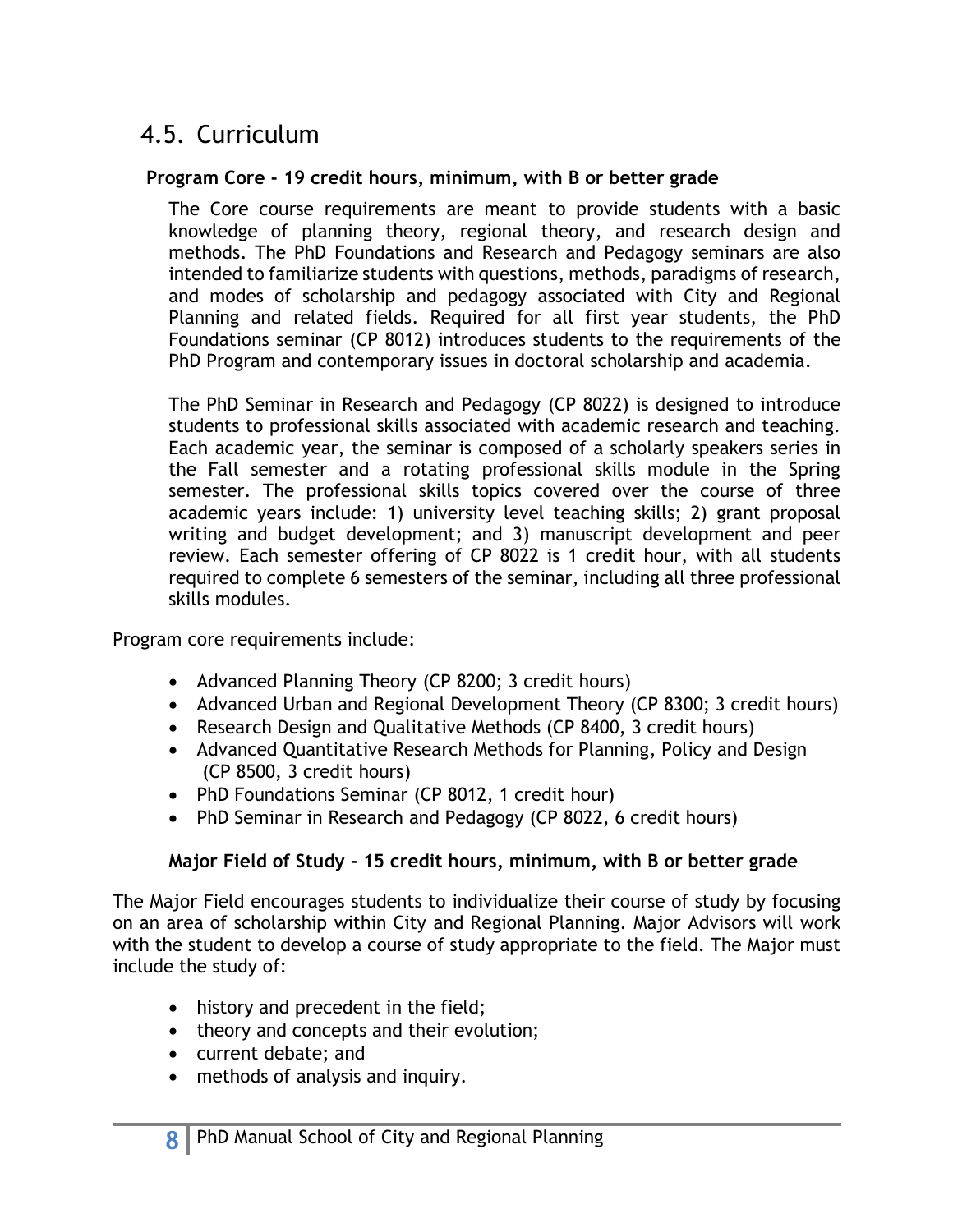#### **Minor Area of Study - 9 credit hours, minimum, with B or better grade**

The Minor Area encourages students to individualize their course of study by focusing on an area of scholarship outside of City and Regional Planning. The minor may involve substantive research questions or it may focus on methodological approaches that can be related to the substantive concerns found in the major. The Minor should include the study of:

- history and precedent in the field;
- theory and concepts and their evolution;
- current debate; and
- methods of analysis and inquiry.

#### **Independent Study - 3 credit hours, minimum, in first year of enrollment**

All students are required to complete at least 3 credit hours of independent study coursework with their Major advisor in the first year of Program enrollment. The purpose of this independent study is to enable each student to conduct preliminary research into potential dissertation topics and produce a well-structured literature review as an initial step in dissertation proposal development. See section 4.8 for more information on independent study coursework.

#### **Total Course Requirements - 46 credit hours (minimum)**

During the course of study, students may enroll for credits related to their preparation for comprehensive exams, the dissertation proposal, or advisor approved independent study. The course numbers for these activities are:

- Comprehensive Exam Preparation (CP 7999, 1-21 credits)
- Dissertation Proposal Preparation (CP 8999, 1-21 credits)
- Doctoral Dissertation (CP 9000, 1-21 credits)
- Independent Study (CP 8900, 1-6 credits)

## 4.6. Typical Course of Study

The following is an example of a planned program of study. To be considered in good standing in the program, students are expected to realize these target completion dates for coursework and other program requirements, unless there are valid reasons to extend the period of study. In particular, the specifics of a student's Major Field and Minor Area of study should be designed soon after matriculation, through consultation with the student's Major Advisor, Minor Advisor, and other faculty.

#### **First Year**

- $\checkmark$  Significant progress on completing core requirements
- $\checkmark$  Progress toward completion of course work in Major and Minor
- $\checkmark$  Year-end progress report submitted by student and Major Advisor
- $\checkmark$  Satisfaction of independent study requirement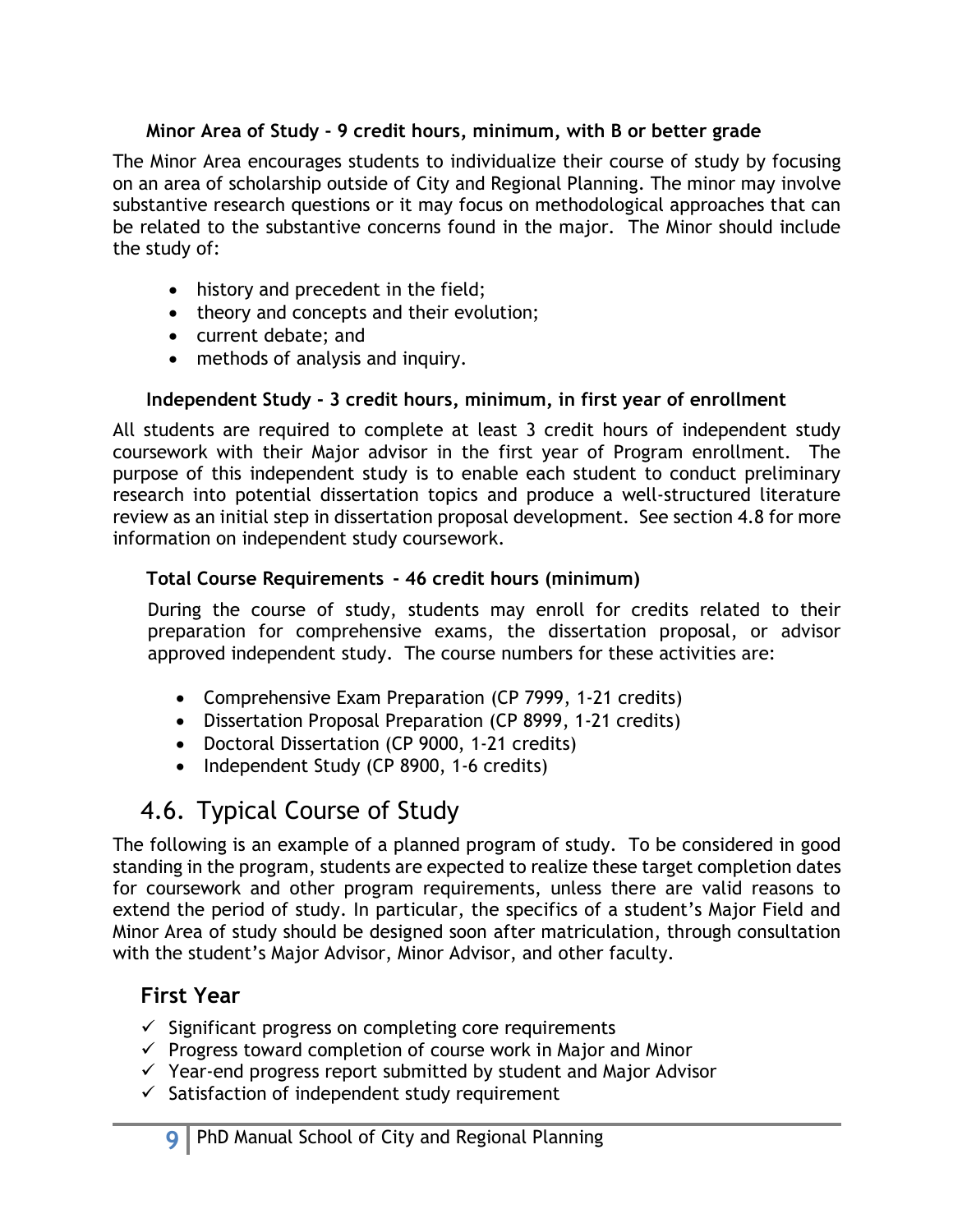### **Second Year**

- $\checkmark$  Completion of core comprehensive exams associated with first year core classes
- $\checkmark$  Completion of Major and Minor fields course work
- $\checkmark$  Year-end progress report submitted by student and Major Advisor

### **Third and Fourth Year**

- $\checkmark$  Completion of comprehensive examinations
- $\checkmark$  Completion of Program seminars
- $\checkmark$  Defense of dissertation proposal
- $\checkmark$  Dissertation research
- $\checkmark$  Year-end progress reports submitted annually by student and Major Advisor
- $\checkmark$  Approval of dissertation by Dissertation Examination Committee
- $\checkmark$  Award of PhD degree

### 4.7. Major and Minor Fields of Study

### **Major Field of Study**

The student's Major field of study must be centered on coursework associated with the School of City and Regional Planning. Majors may focus on traditional planning areas, including environmental planning, transportation planning, or economic development planning, or may be centered around emerging areas of study such as sustainable development planning.

The Major field for each PhD student is expected to be determined prior to matriculation or soon thereafter. The Major field is not normally changed after admission. In exceptional cases, changes may be requested by submission of a proposal explaining the change to the current Major Advisor and the proposed new Major Advisor in the new field of study. Such changes are reviewed and must be approved by the CRP PhD Committee.

Requirements for the Major are met by satisfactory performance (defined as a B or better grade) in courses composing not fewer than fifteen (15) credit hours (these courses must be taken for letter grade). Course work for the Major should be at the 6000 level or above. Courses at the 4000 level may be allowed with permission of the student's Major Advisor.

The student's Major Advisor has discretion to require other courses within the College or other units within the University System of Georgia consistent with the student's expressed interest in their selected field of concentration. Courses in the student's Major should prepare students to make significant research or scholarly contributions to their chosen field. They are expected to cover a range of topics including: history and precedent in the field, theory and its evolution, current debate, and methods of analysis and inquiry.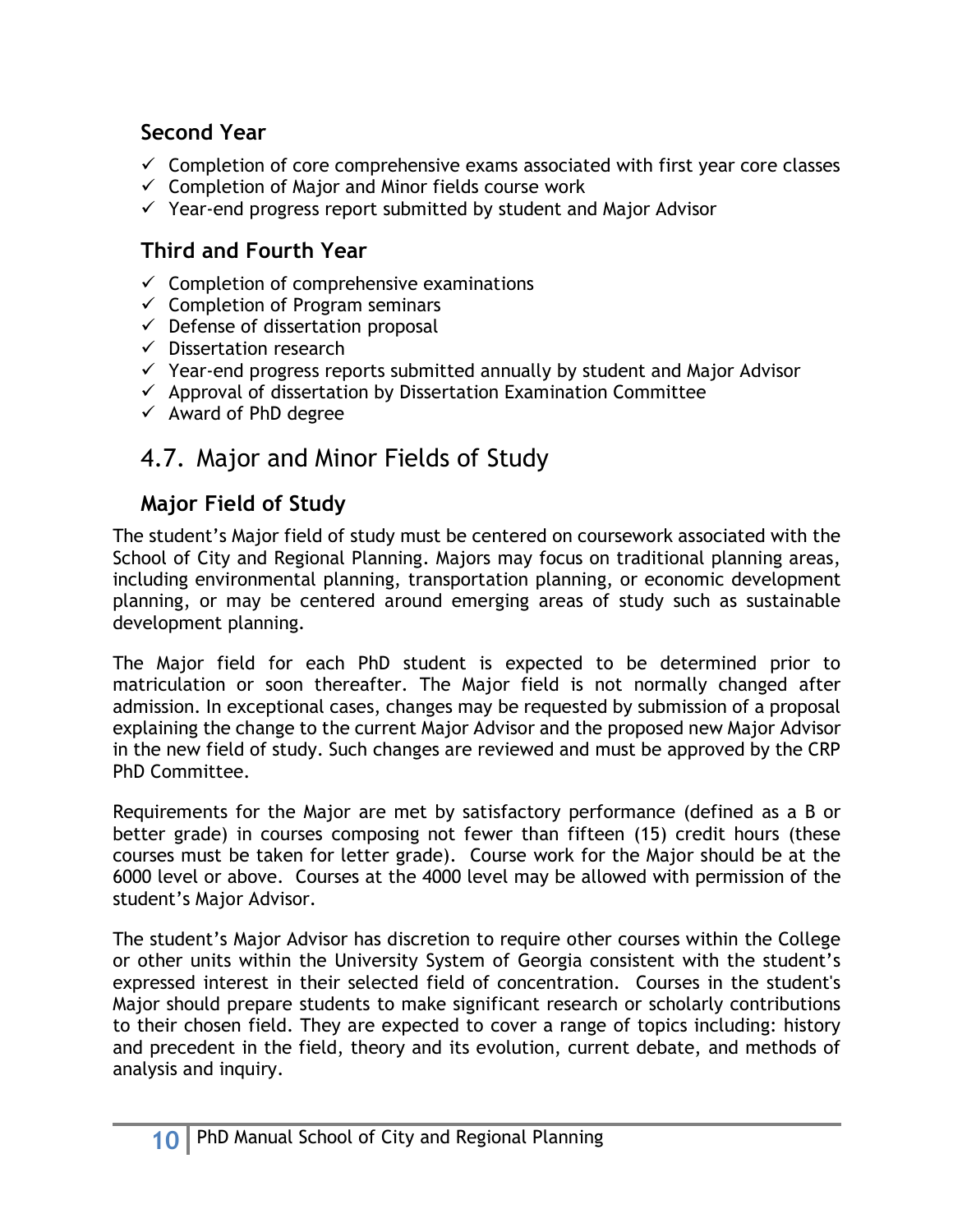Once the Major has been satisfactorily completed, the student should submit a list of course titles, professors with whom the courses were taken, and grades received to the PhD Program Director for recording. If directed/independent study courses are used for the Major, the student must submit a copy of the course syllabus/outline, reading list, and the final product produced for the course.

### **Minor Area of Study**

Minors are designed to enable the student to apply knowledge from other fields toward theory building and research in planning. The Minor must be clearly distinguishable from planning in its intellectual roots.

The student is responsible for knowledge at the level of professional competence for the Minor field selected. The focus of the Minor should therefore be clearly delineated.

Students are expected to determine their Minor field of study by the end of their first year in residency. The Minor must be based on offerings outside the School of City and Regional Planning (no course with a CP prefix or jointly listed as a CP course can be used). Minors often focus on traditional fields of study associated with other professions. Examples include:

- urban economics
- transportation engineering
- cultural anthropology

Minors can also provide particular depth in a specific field of inquiry. Examples include:

- wetlands conservation biology
- environmental valuation

Finally, Minors can focus on a methodological area with a well developed theoretical and substantive foundation. Examples include:

- urban and regional modeling
- econometrics
- statistics

The Minor must be chosen by the student in consultation with the student's Major Advisor and approved by the PhD Committee and the Institute's Office of Graduate Studies and Research. Coursework for the Minor should be at the 6000 level or above. Courses at the 4000 level may be allowed with permission of the student's Advisor.

The student should identify a Minor Advisor in the course of fulfilling the Minor requirements. The Minor Advisor can advise on the courses in which the student should enroll to gain desired competency in the area. Later, the Minor Advisor will participate in preparing and evaluating the Comprehensive Examination.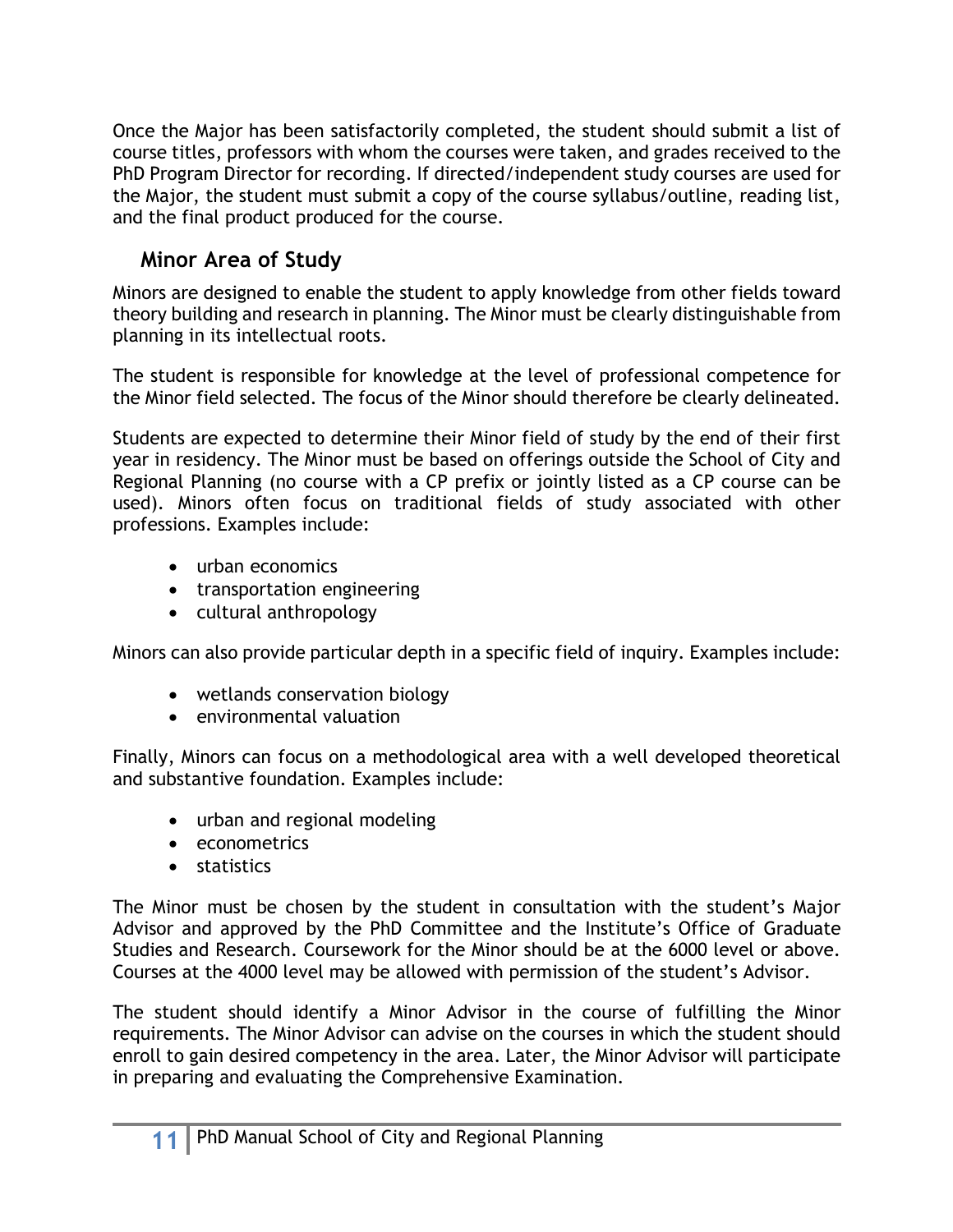Courses taken at other institutions may be accepted for Minor area requirements, subject to approval by the PhD Program Director.

Requirements for the Minor are met by satisfactory performance (defined as a B or better grade) in courses composing not fewer than nine (9) credit hours (these courses must be taken for letter grade).

Once the Minor has been satisfactorily completed, the student should submit a list of course titles, professors with whom the courses were taken, and grades received to the PhD Program Director for recording. If directed/independent study courses are used for the Minor, the student must submit a copy of the course syllabus/outline, reading list, and the final product produced for the course.

### 4.8. Independent Studies

Independent study hours enable students to perform directed reading and writing on a topic of interest in consultation with a faculty advisor. Students are permitted to register for up to 6 credit hours of independent study coursework per semester. All students are required to complete at least 3 credit hours of independent study coursework with their Major advisor in the first year of Program enrollment.

### 4.9. Program of Study

Working with the Major Advisor, and no later than the end of the first year, the student should submit a program of study to the PhD Program Director. This submittal shall be included as part of the student's Annual Report. The program of study should propose:

- Major and Minor areas of study including a list of courses taken or to be taken;
- Plan for fulfillment of core requirements.

The program of study should be approved by the Major Advisor. Minors should also be approved by the student's Minor Advisor once that advisor has been selected. This proposed plan of study must accompany the annual report submitted to the PhD Program Director by the conclusion of the student's second semester.

### 4.10. Annual Reports

Students are required to submit year-end reports to the PhD Program Director that update their progress relative to the program of study. Submission of these reports is electronic and provided to the Director on the Annual Report form that asks for:

- name of Major Advisor;
- Major and Minor courses taken or to be taken (including course titles, professors with whom the courses were taken, and grades received; if directed/independent study courses, are used, a copy of the course syllabus/outline, reading list, and the final product produced for the course.)
- other coursework taken or to be taken;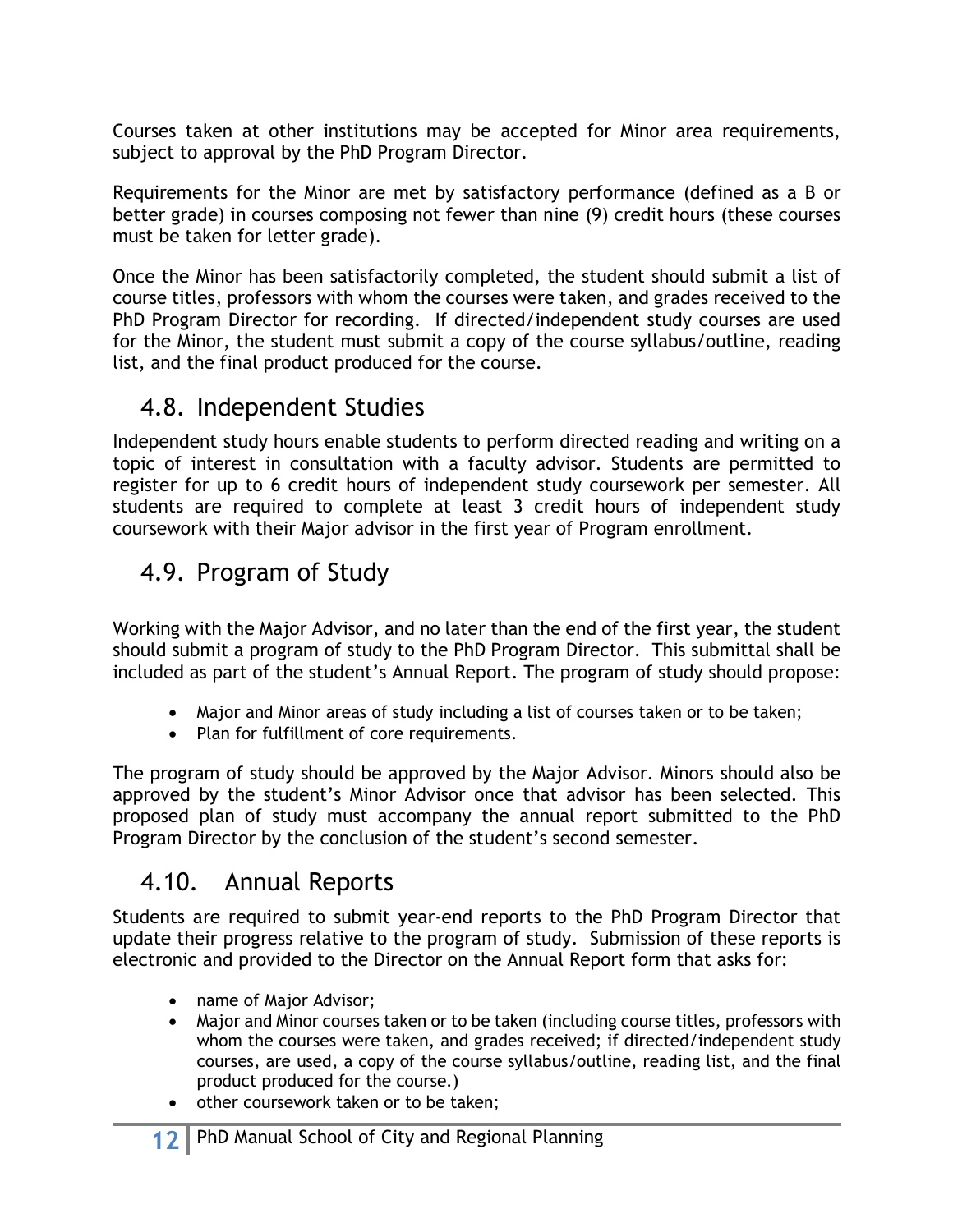- major milestones completed and date of completion;
- GPA;
- other accomplishments, including conference presentations, publications, and so forth.

At the completion of the first year in the program, all students admitted to the PhD Program are subjected to a careful review, and students are advised whether they will be permitted to continue in the program. This review takes into account the information provided in their end-of-year report, his or her participation in the scholarly and research activities in the College, and the PhD faculty's opinion of the student's likelihood of successfully completing the PhD degree.

### 4.11. Comprehensive Examinations

The Comprehensive Examinations test the capacity of the student in his/her Major and Minor fields and in core planning knowledge. The Exams are administered at the start of the second and third years in the Program, with students first sitting for core comprehensive exams testing material covered in core courses offered in the preceding year, and then, following completion of the core comprehensive exams, the Major and Minor field exams are completed in September of the third year. The scope of each exam (Core, Major field, Minor field) should include its development, theory, and methods of analysis and inquiry. During preparation for the Comprehensive Exams and the semester in which students take the exams, they may enroll in CP 7999 with hours to be agreed upon with the Advisor.

PhD students will be tested in three areas:

- the SCaRP Core,
- the student's Major field of study, and
- the student's Minor field of study.

### **Core Exams**

The Core exams shall consist of three 8-hour exams, designed to test for core competency in planning. The exams cover the three core areas of planning theory, urban and regional theory, and research methods and design. Each section of the exam will be based on a bibliography or specified set of concepts, as provided to the student in the corresponding core course. The exams are open-book and open-notes.

Students may waive out of any of the core exams by achieving a grade of "A" in the corresponding core classes of Advanced Planning Theory (CP 8200), Advanced Urban and Regional Development Theory (CP 8300), Research Design and Qualitative Methods (CP 8400), and Advanced Quantitative Research Methods for Planning, Policy and Design (CP 8500). To waive out of the research methods and design core exam, students must achieve a grade of "A" in both the Research Design and Qualitative Methods (CP 8400) and Advanced Quantitative Research Methods for Planning, Policy and Design (CP 8500) courses. Students opting to waive out of any core comprehensive exam must document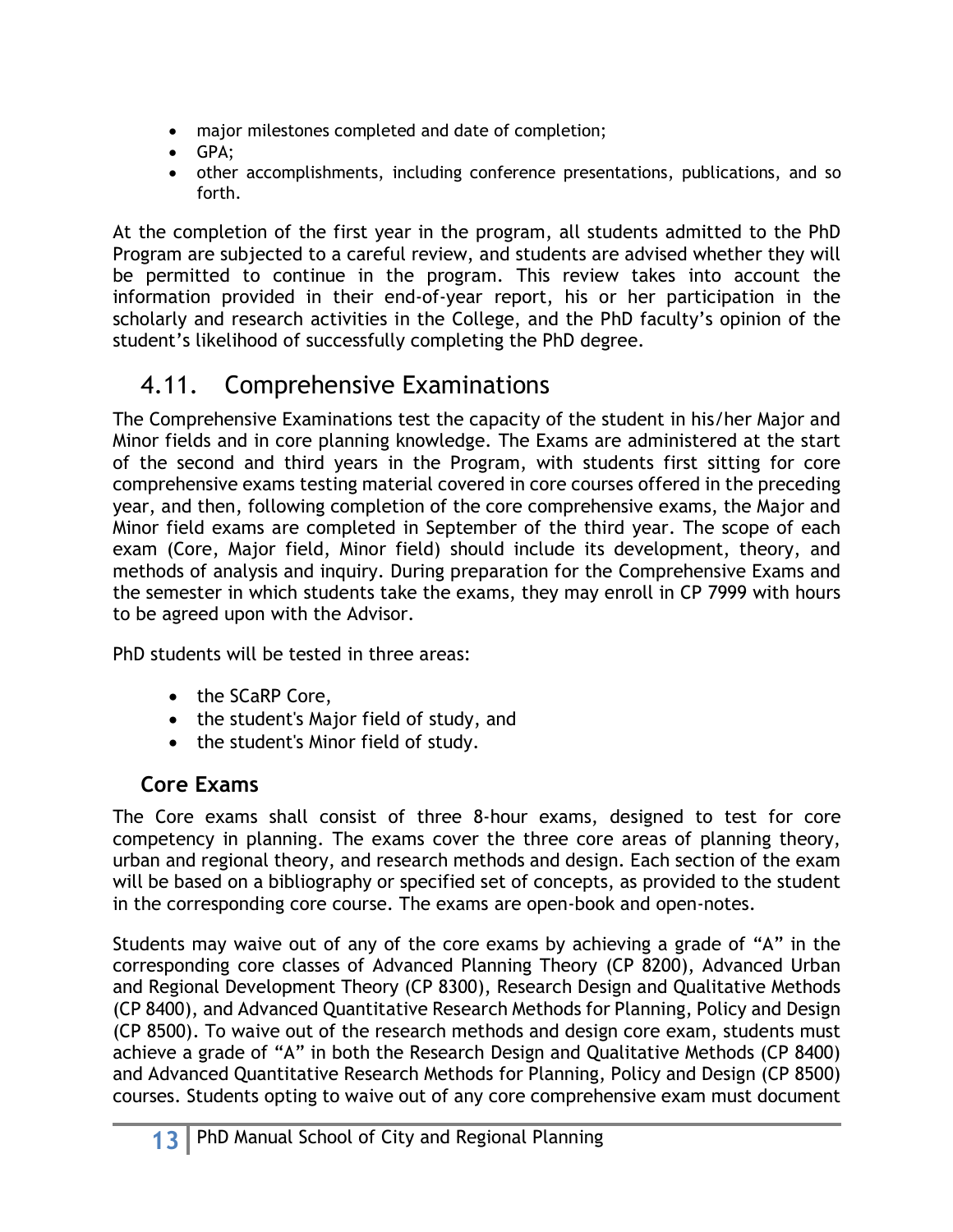this election in the comprehensive exam proposal submitted to the PhD Program Director at least six weeks prior to the major and minor exams, as discussed in the following section on "Major and Minor Exams."

The administration of core comprehensive exams is sequenced to follow the offering of each course in the prior year. Thus, for students entering the PhD Program during a year in which the Planning Theory and Urban and Regional Theory courses are offered will sit for the associated core exams in August of their second year, and then sit for the Research Methods and Design in August of their third year. Once all core exams are completed, students may sit for the Major and Minor field exams, which in the standard sequence should occur in September of the third year.

The comprehensive exams must be completed using normal academic standards consistent with Georgia Tech's Honor Code (e.g., plagiarism, sole authorship, completion without help, etc.). Electronic materials (e.g., Word documents, PDF files, internet materials) may be used for reference but may not be copied directly into answers. Each core comprehensive exam will be prepared and evaluated by the person who taught the core course associated with the exam or a substitute approved by the PhD Program Director and graded with no oral defense. The Core Exams will be coordinated by the PhD Program Director, who will also coordinate the evaluations of the examiners, as well as the outcomes of the Core Exams. Possible outcomes include Pass with Distinction, Pass, Pass with Remediation, and Fail (described in detail below).

#### **Major and Minor Exams**

Major and Minor Exams will consist of both written and oral components. The written test will consist of a 2-day major exam (48-hours) and a 1-day minor exam (24 hours). The tests will be conducted as take-home, open-note exams.

The Comprehensive Exam Committee shall consist of three persons, including the student's Major Advisor (who will function as Chair), Minor Advisor, and an external examiner taken from amongst the SCaRP PhD Faculty. The external examiner is approved by the PhD Program Director, upon consultation with the Major Advisor.

At least six weeks before the scheduled date of the examination, the student's Major Advisor will submit a comprehensive exam proposal to the PhD Program Director. The proposal should be developed by the student under the guidance and approval of the Major Advisor (for all aspects of the exam) and the Minor Advisor (for the Minor Exam proposal). The proposal shall include:

- two-page descriptions of the Major and Minor fields (which clearly delineates the extent of the field and key questions or issues encompassed therein), with an extensive bibliography that encompasses the domain for the examination agreed upon by the student and his/her Major and Minor Advisor;
- the student's program of study, showing all courses taken for the core, major, minor, and elective, with dates of courses taken, names of instructors, and grades received;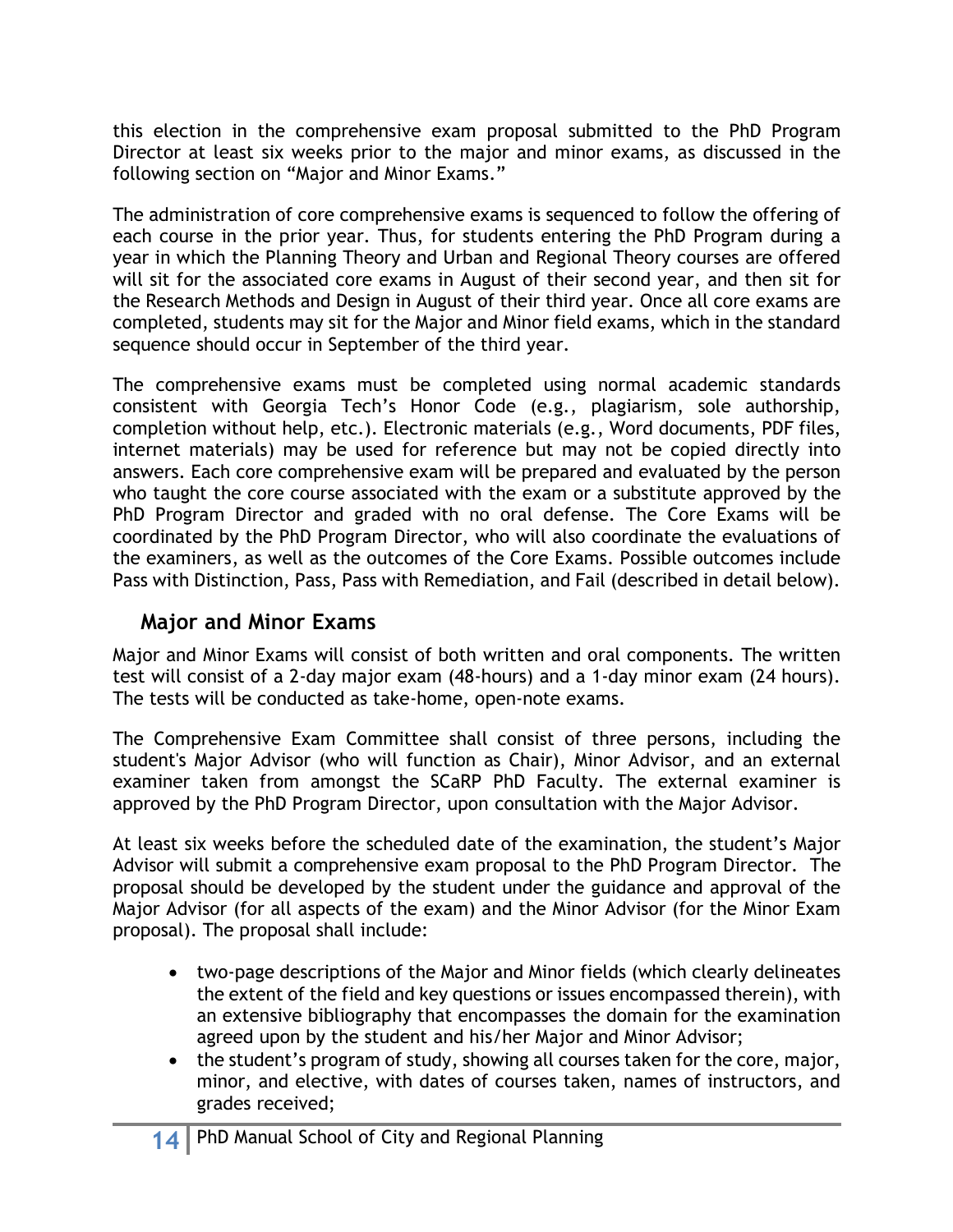- membership of the Comprehensive Examination Committee, including the Major Advisor, Minor Advisor, and external examiner. If it is proposed that examiners from outside of Georgia Tech be members of this examination committee, their qualifications (name, address, and 2-page bio) must be included in this proposal;
- the proposed dates of the Major and Minor exams and of the oral review.

#### **The Major and Minor Exams, and the oral defense, must be completed within a four week time period.**

The Major and Minor Exams will be administered and evaluated by the student's Comprehensive Examination Committee. At each examination, the student should pick up the assignments at a prescribed time and place, and return the completed examination within the allotted time.

The Comprehensive Examination Committee should meet with the student within two weeks of the delivery of the last of the responses. The Examination Committee will conduct an oral review with the student for the purpose of clarifying the content of all or part of the responses, exploring ideas presented in those responses, or expanding on ideas or themes suggested by those responses. This oral defense should be scheduled before initiation of the Comprehensive Exams. The examiners responsible for the comprehensive examination will meet to determine one of the following outcomes for the examination as a whole.

- *Pass with Distinction* indicates exemplary response to a given examination. This result indicates that the student has demonstrated not only mastery of materials, but the capacity to synthesize that material into a compelling argument.
- *Pass* indicates adequate response to a given examination. This result indicates that the student has demonstrated not only mastery of materials, but the capacity to synthesize that material into a thorough discussion.
- *Pass with remediation* indicates that, while the student's responses demonstrate an adequate foundation in an area, the responses show important weaknesses in the way the student interpreted the question(s), interpreted or applied the literature or methods of inquiry applicable to the question(s), or otherwise did not offer a compelling argument or thorough discussion. The examiners, in consultation with the Program Director, would determine the appropriate remedial actions short of having the student retake the entire examination. Successful completion of the requirements of the remedial action shall result in a Pass, while failure to meet the requirements shall constitute a failure of the examination.
- *Fail* means that the student has not demonstrated sufficient mastery of material and/or ability to offer a compelling argument or thorough discussion. The student must not only work out a plan for remedial studies with the examiners, in consultation with the PhD Program Director, but retake the portion(s) of the examination that were failed when such studies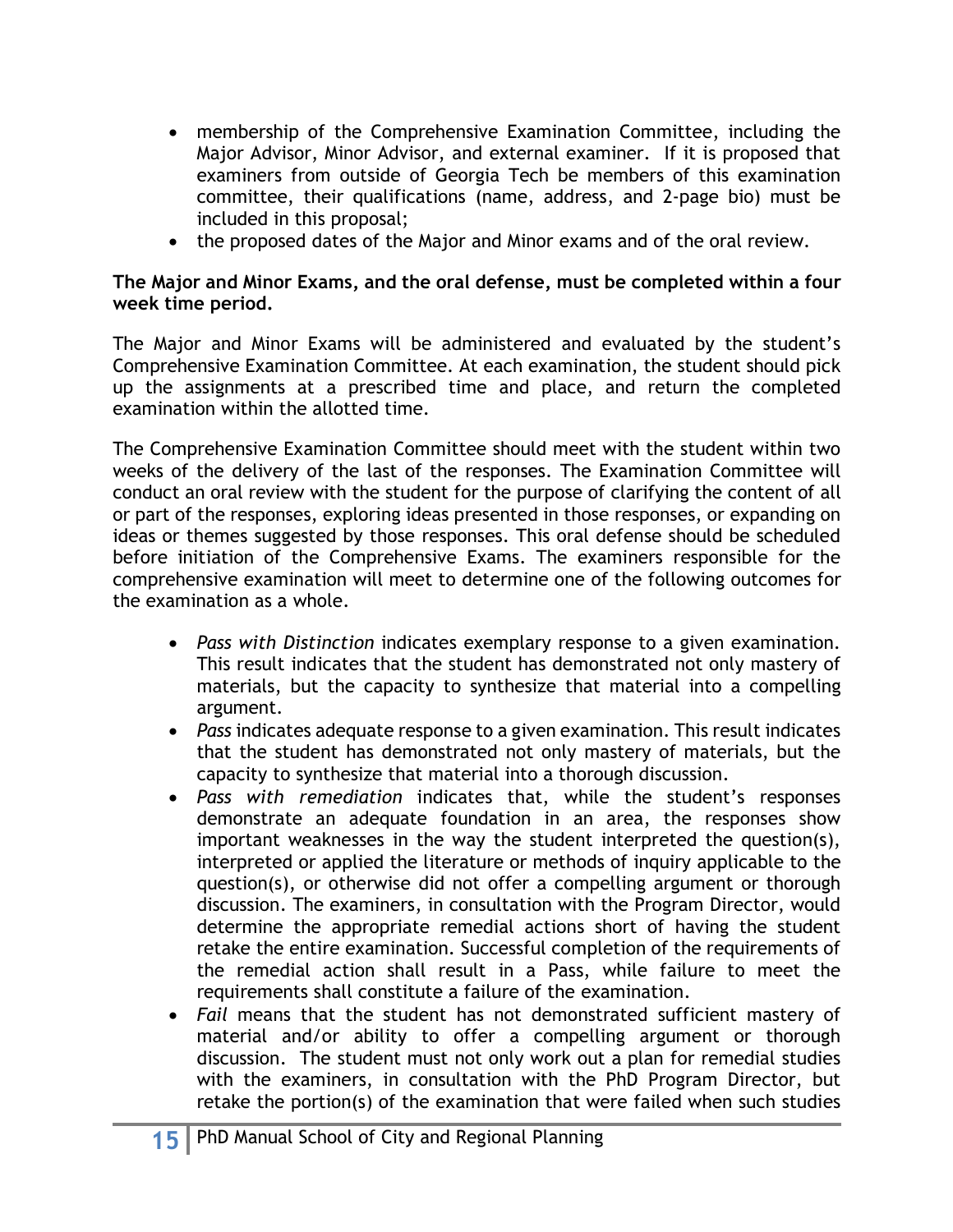are satisfactorily completed. If a student fails a second Comprehensive Examination, the student is automatically withdrawn from the PhD Program and cannot be readmitted.

Upon completion of the Comprehensive Examination, the Major Advisor will submit the Comprehensive Examination Committee's recommendation to the PhD Program Director. The Major Advisor will also transmit to the PhD Program Director the results of any remediation or retake of assignments. The PhD Committee may review the exam (including content of questions and answers) at their discretion and is responsible for final approval of the examination.

### 4.12. Dissertation Proposal

Upon satisfactory completion of the Comprehensive Examination, a Dissertation Advisory Committee shall be formed and the student shall work with this committee throughout the dissertation process. The dissertation process requires production and formal presentation of a dissertation proposal, whose satisfactory completion leads to PhD candidacy. Following the written completion of the dissertation, it is defended orally.

#### **Dissertation Advisory Committee**

The composition of the Dissertation Advisory Committee includes the student's Advisor (who is a SCaRP PhD faculty member) and at least two other faculty members, at least one of whom is a SCaRP PhD faculty member. The Committee is chaired by the student's Advisor. Changes in the composition of the Dissertation Advisory Committee must be approved by the SCaRP PhD Committee.

The Dissertation Advisory Committee is charged with:

- working with the PhD student in identifying a dissertation topic and developing a dissertation proposal;
- convening the dissertation colloquium and rendering a decision on advancement to candidacy;
- managing the dissertation process;
- convening the dissertation defense and rendering a decision on awarding the PhD degree; and
- certifying to the PhD Program Director that the dissertation has been satisfactorily completed.

Occasionally, the PhD student may need or wish to replace a member of the Dissertation Advisory Committee. The process for replacement is as follows:

• The PhD student presents the reasons for the replacement and nominates a replacement for consideration by the Chair, or, if the Chair is to be replaced, by the PhD Program Director.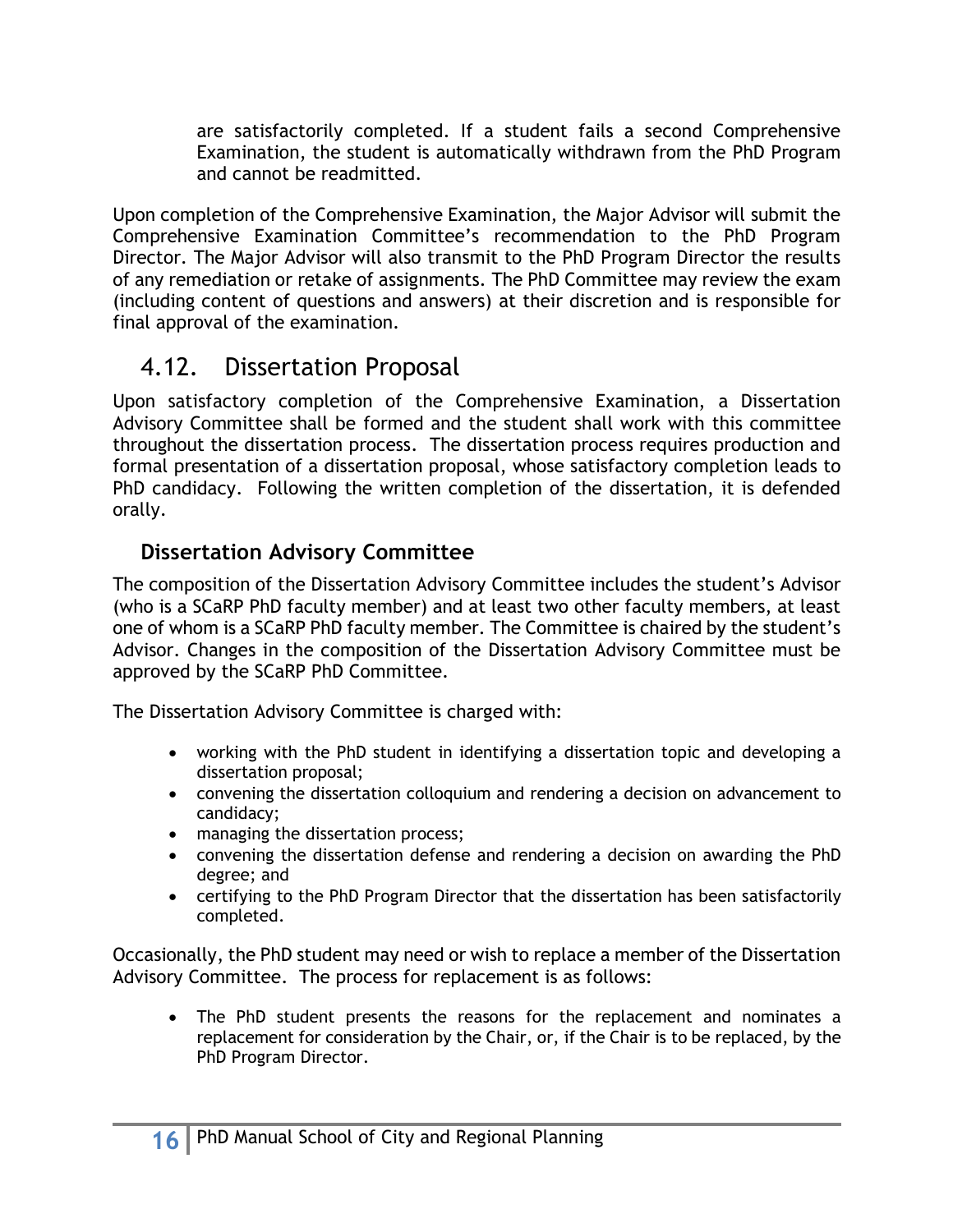- The Chair or PhD Program Director shall review the circumstances and the request and shall make a decision that may accept, deny, or modify the PhD student's request.
- Generally, only one replacement will be considered unless the student wishes to pursue an entirely different dissertation topic, or if the PhD Program Director determines there is cause for such a replacement not related to academic or scholarly differences.
- All replacements are subject to the review of the PhD Committee.

No changes will be allowed to the composition of the Committee once the final draft of the dissertation has been distributed for review.

During preparation of the dissertation proposal, the student enrolls in CP 8999, with the number of credit hours to be agreed upon with the Advisor. As explained in Section 4.3, students who receive an "unsatisfactory" grade for two semesters, or who have not defended their proposal within two years of completing their comprehensive exams, must develop a plan of remediation to avoid the issuance of an Academic Warning and possible dismissal from the Program.

#### **Dissertation Proposal**

In consultation with his/her Dissertation Advisory Committee, the student will identify a dissertation topic and develop a formal dissertation proposal. The topic need not be limited one field of study but may be interdisciplinary in nature. The dissertation proposal content, defense, and decision on advancement to candidacy are reviewed below. Model dissertation proposals are available through the PhD Program web portal or can be requested directly from the PhD Program Director.

The dissertation proposal **must be defended within 8 months** of successful completion of the Comprehensive exams. Students unable to successfully defend a Dissertation Proposal within this 8-month period must petition the PhD Program Director in writing for an extension. Petitions for extension should state the reasons for the requested extension and a proposed timetable, and should be forwarded to the PhD Program Director by the student's Major Advisor. It is fully expected that students may require more time to complete the Dissertation Proposal due to changing family status, employment responsibilities, or health issues, among other life events, and so the extension application process is intended to serve as an opportunity for the student, Major Advisor, and PhD Program Director to consult on a suitable timetable for Program advancement. Once an agreed upon extension is granted, students unable to meet the established deadline will be placed on Academic Warning, resulting in the development of a plan of remediation, as detailed in Section 4.3.

*Content of Dissertation Proposal.* Typically, the dissertation proposal contains the following elements:

• general statement of the scope of the dissertation;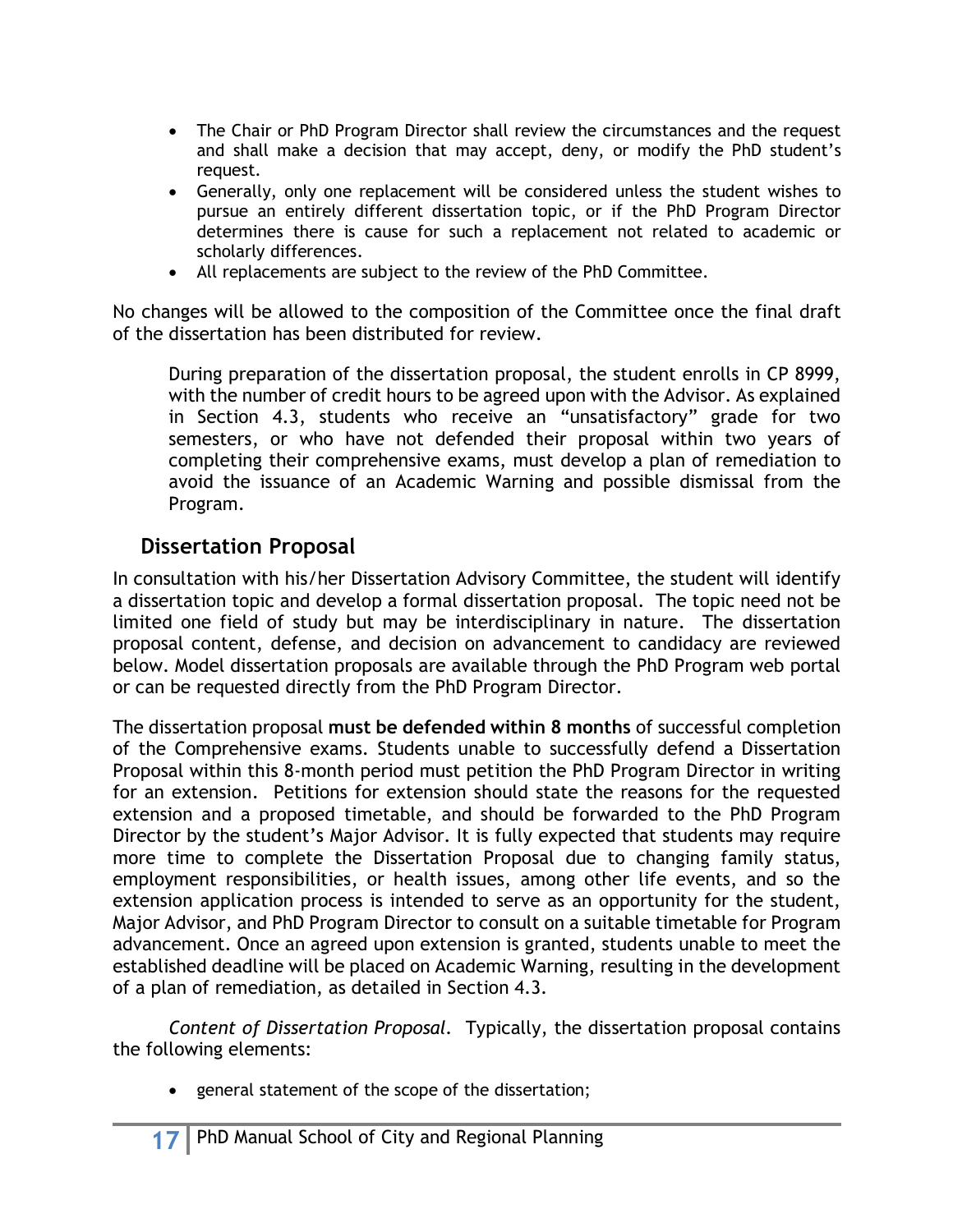- significance of the dissertation to a recognized body of knowledge;
- survey of existing research and literature with critical comments and an assessment of the extent to which this material will be utilized;
- overall research design and method of inquiry and/or analysis;
- outline of the anticipated dissertation contents;
- working or preliminary bibliography; and
- identification of resources such as data bases or information repositories on which the dissertation will be based.

The Dissertation Advisory Committee shall reserve the right to further specify the nature of the proposal.

*Colloquium.* Upon preliminary approval of the dissertation proposal by the Dissertation Advisory Committee, a colloquium will be arranged at which the proposal will be formally presented to interested faculty, students, and guests. The colloquium is intended to notify scholars of the work to be undertaken, the manner of the research, and its significance. It also gives scholars the opportunity to suggest refinements in the manner of inquiry or additional questions that may substantially advance the meaningfulness of the work.

Announcement of the Dissertation Proposal Colloquium must be made at least two weeks prior to the colloquium's date. It must include the Proposal title, abstract, the Dissertation Advisory Committee membership, and the time and location of the colloquium. Announcement is to be made to the SCaRP PhD Program faculty and students and other potentially interested faculty on the Georgia Tech campus. The format of this session is a presentation (typically 30 to 45 minutes) of the dissertation proposal by the student, followed by questions and discussion by the Dissertation Advisory Committee, and other interested participants.

*Candidate Status.* Upon completion of the colloquium, the Dissertation Advisory Committee will meet to decide on the candidacy status of the PhD student. There are four possible decisions the committee may render:

- *Approval* means that the proposal needs very minor or no further refinements, the student has been advanced to candidacy, and the dissertation work may commence. If there are refinements necessary, the candidate can be trusted to incorporate those refinements into the dissertation work without further review by the Dissertation Committee.
- *Approval with minor modifications* means that the proposal needs minor refinements to address concerns raised during the colloquium that will be required of the dissertation, but the student is nonetheless advanced to candidacy and the dissertation work may commence. Such refinements will be reviewed by the Dissertation Committee Chair, who may accept or reject the refinements, or require further modifications.
- *Approval with further review* means that the proposal is in such need of modifications that the Dissertation Committee needs to condition approval on its further review of the proposal. Only when the Dissertation Committee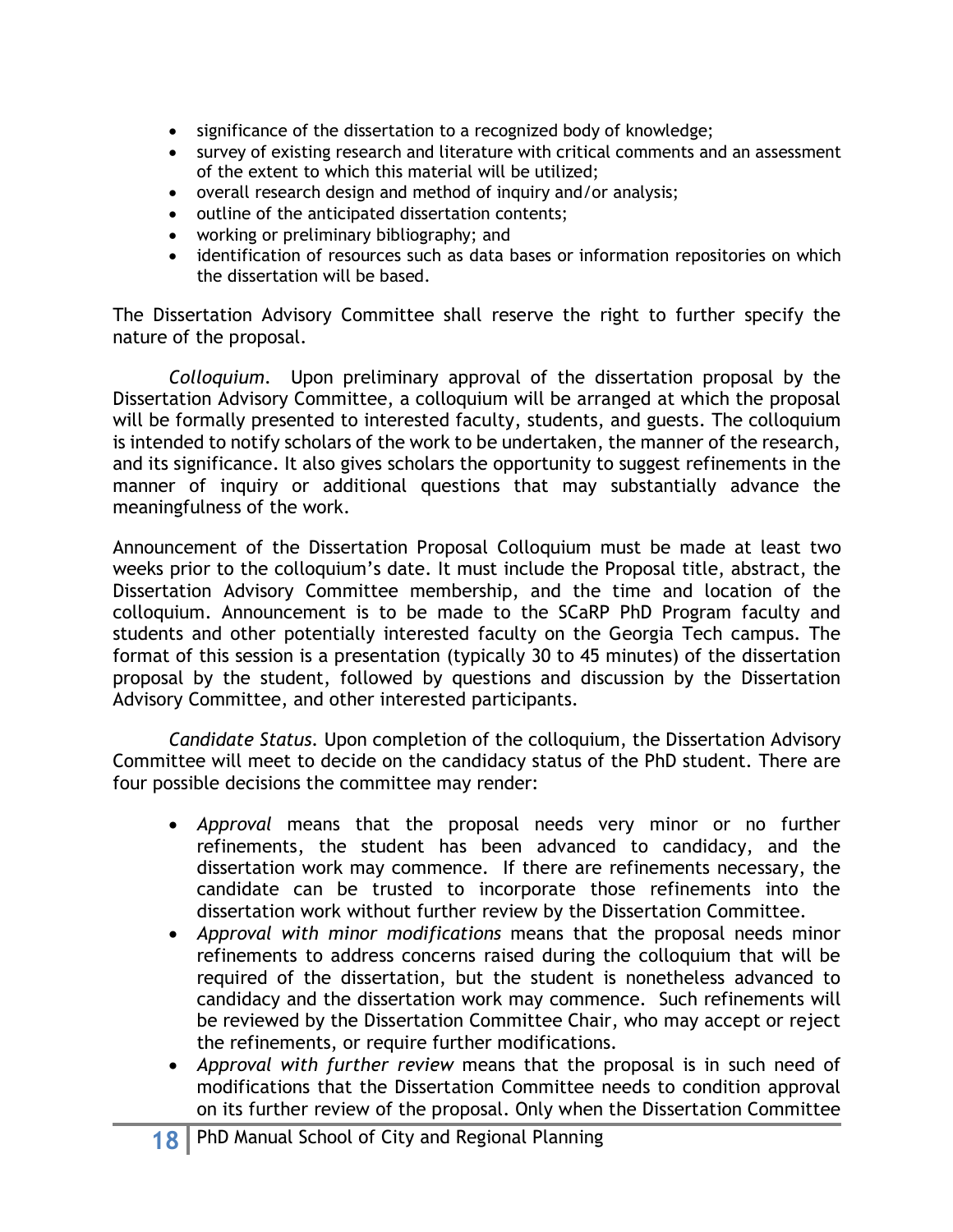deems the modifications adequate will the student be advanced to candidacy and the dissertation work may commence.

• *Non-approval* means that the proposal is not suitable for further consideration and either must be reworked and presented again or a different topic developed.

Under no circumstances may a student receive two non-approvals; if two non-approval decisions are rendered by the Dissertation Committee, the student is automatically withdrawn from the PhD Program and cannot be readmitted.

#### **Advancement to Candidacy**

Advancement to candidacy occurs when the student successfully completes the program of study, the Comprehensive Examinations, their dissertation proposal colloquium, and has their dissertation proposal approved by the student's Dissertation Advisory Committee.

For recognition of the status of **PhD candidacy**, the student must file a form with the PhD Program Director and the Office of Graduate Studies and Research naming the Dissertation Advisory Committee and delineating the dissertation topic, as well as a copy of the approved dissertation proposal. At the same time the student must list the courses taken for both the Major and Minor areas and the grades received.

#### **IRB Review**

All dissertation proposals must be reviewed by Georgia Tech's Institutional Review Board for compliance with IRB ethics requirements. Either a copy of the IRB's Letter of Exemption or Approval must be submitted by the student to the student's Advisor and to the PhD Program Director before commencement of research. If the student's Advisor (Chair of the Advisory Committee) determines that IRB review is not warranted (because the dissertation project neither obtains data from interaction with individuals nor obtains any identifiable private information), the Advisor should certify this exemption by emailing the PhD Program Director and so indicating.

### **Changes to the Dissertation Topic**

On rare occasion, a student may wish to substantially change an approved dissertation topic after advancement to candidacy. To do so, the student must reconstitute a new Dissertation Advisory Committee, prepare a new proposal, and defend that proposal in a colloquium, following all the procedures set forth above for the original proposal. In addition, the student must submit a form signed by members of the old Dissertation Advisory Committee acknowledging that the student has decided to change their topic and approving that request.

A change of dissertation topics does not alter the deadline for completing the dissertation within seven years of completing the comprehensive exams, as discussed under *Residency and Deadlines Requirements* (Section 4.2) and *Seven Year Completion Requirement* (Section 4.14).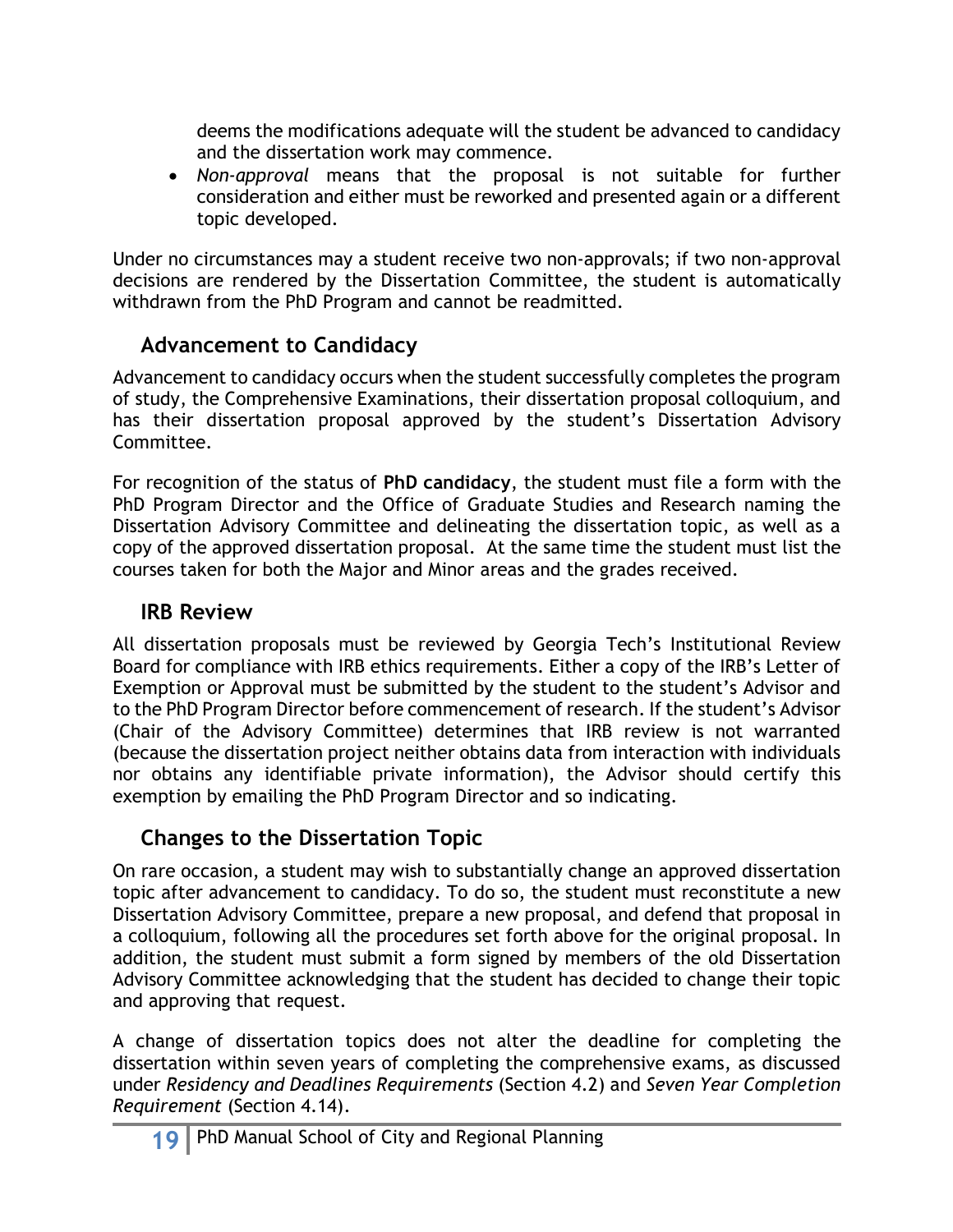### 4.13. The Dissertation

The PhD dissertation is a written piece of original scholarship that represents a significant new perspective or contribution in the chosen field of study. The candidate must complete a searching and authoritative investigation in the chosen field, culminating in a written dissertation covering that investigation. The dissertation must be either an addition to the fundamental knowledge of the field or a new and substantially better interpretation of facts already known. The thesis is required to demonstrate that the candidate possesses powers of original thought, is able to structure and carry out an original research undertaking, and is able to organize and present the logic of the research enterprise and its results. The dissertation must meet the criteria published in the **Guidelines for PhD Dissertation Research (Section 9.3)**, issued by the PhD Program in City and Regional Planning, as well as the **Manual for Graduate Theses**, which is available in the Institute's Office of Graduate Studies and Research.

#### **Dissertation Hours**

Typically, an additional two years or more is required to complete the dissertation proposal and the dissertation. After advancement to candidacy, students must complete at least twelve (12) credit hours of dissertation (CP 9000) in not more than 9 credit hours per semester. Students must register for a minimum of 3 credit hours of CP 9000 per semester (excluding summer) until graduation. The credit hours may be reduced to 1 credit hour during the last term when the dissertation is completed. This reduction may be used only once.

#### **Review by the Dissertation Advisory Committee**

The Dissertation Advisory Committee will evaluate the draft(s) of the dissertation when ready, ascertain whether it has met the objectives stated in the proposal, and determine whether it meets minimal standards for dissertations. Candidates must take care that the draft(s) presented for review is complete and correct. Any committee member may return a draft unread if he or she deems the draft of inappropriate quality, content, organization, style, or presentation. Members of the Dissertation Advisory Committee must be afforded not less than two weeks during an academic semester (excluding summer) between the first and last days of class in which to review material.

#### **The Dissertation Examination Committee**

The dissertation defense will be conducted by a Dissertation Examination Committee which is subject to approval of the Institute's Office of Graduate Studies and Research. There must be a minimum of five persons on the Examination Committee. The Examination Committee will include all members of the Dissertation Advisory Committee. External examiners will be identified by the Advisor in consultation with the student, and with the approval of the PhD Program Director. Georgia Tech requires that the PhD Examination Committee contains at least one Georgia Tech academic faculty member who is external to the candidate's college. The purpose is to ensure quality in the review process, but external examiners also provide an opportunity for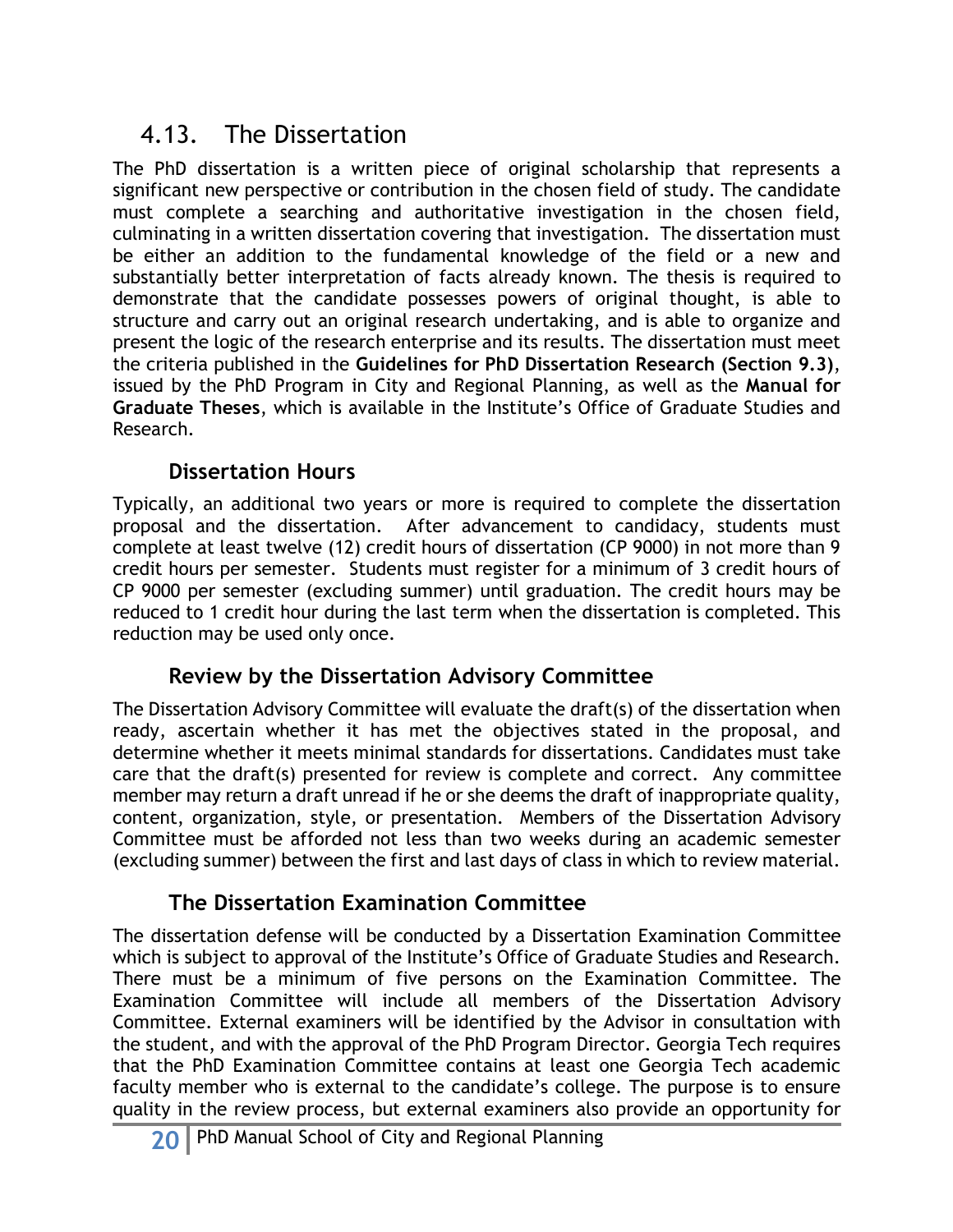the student to build a relationship to external experts in the field. The student must arrange with each external examiner the time period in which the document will be read (examiners must be given a *minimum* of 14 days to read the complete draft). Their evaluative comments will be given at the time of the defense.

The Examination Committee must be constituted before the dissertation defense.

#### **Dissertation Structure**

The dissertation document can adhere to one of two formatting structures. The traditional dissertation structure is that of a monograph – a unified document describing research questions, hypotheses, relevant literature, research methods, results, and conclusions (generally structured as policy recommendations) by a single author. It is common for monograph dissertations to be published as sole-authored books or as one or more peer-reviewed articles drawn from the dissertation as a whole.

A second dissertation structure is that of the three-paper dissertation. The three-paper dissertation consists of three individual article manuscripts or published articles combined with introductory and concluding chapters.

The student may elect to adopt either of these dissertation structures, in consultation with their advisor. For students choosing the three-paper dissertation, several additional requirements must be met:

1. The student must be lead author on all three papers and may not collaborate with other authors on the writing of dissertation chapters. When warranted, committee members may be invited to serve as co-authors on manuscripts drawn from the dissertation and submitted for publication. All articles must be deemed of by the dissertation committee to be of publishable quality; there is no requirement that any of the three papers be accepted for publication or appear in print prior to the completion of the PhD Program.

2. With approval from the dissertation committee, one of the three papers may be completed prior to the dissertation proposal defense. The article must be relevant to core questions posed by the dissertation research and have been submitted for publication during the student's tenure in the PhD Program. No students may serve as co-authors on any of the three papers included in the dissertation.

3. In anticipation of the need to adjust manuscript drafts prior to journal submission or during a review process, the student will not be bound by the author team composition following graduation from the PhD Program.

4. If an article is accepted for publication prior to the submission of the completed dissertation to the Office of Graduate Studies, journal permission may be required to reproduce and archive the article as a chapter in the dissertation. Securing such permissions is the sole responsibility of the student.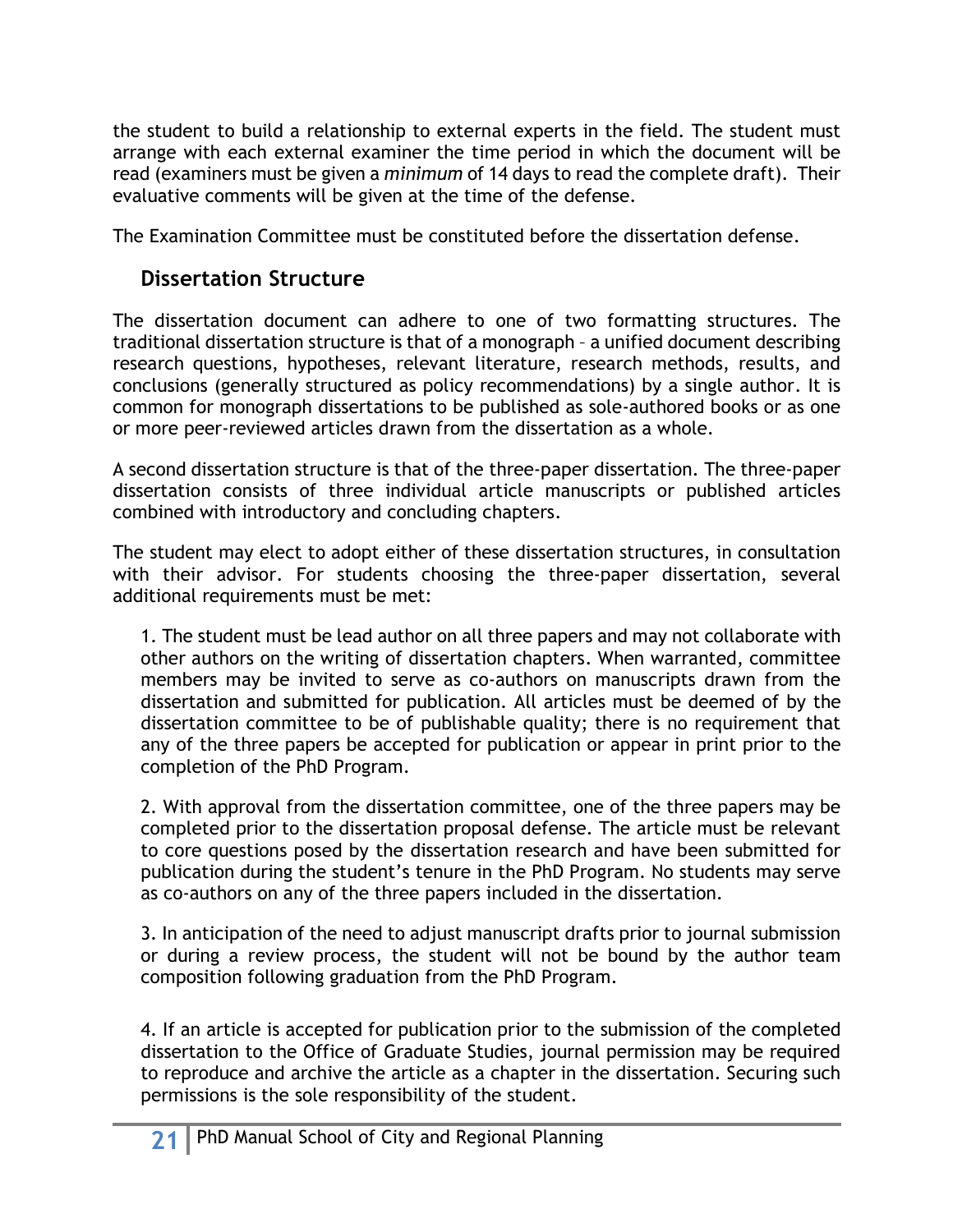5. All three-paper dissertations must include introductory and concluding chapters, in addition to the three paper chapters. The introductory chapter is intended to present individual research questions and unifying themes of the dissertation, as well as the rationale for the research. The concluding chapter is intended to identify potential policy directions suggested by the work, or other outcomes informed by the dissertation as a whole.

### **Preparation for the Dissertation Defense**

Satisfaction of the requirements for the PhD degree includes successful public defense of the dissertation.

When the Dissertation Advisory Committee agrees that the dissertation is satisfactory for defense, the Chair will notify the PhD Program Director that the final examination can be scheduled. The letter of notification must state that the dissertation is in final form and that all members of the Dissertation Advisory Committee have read this final form and agree that it is satisfactory for defense. In addition to this notification, the Chair recommends nomination for any additional external examiners needed to constitute the Examination Committee (see above). The nomination should include the name, address, and 2-page bio of any non-Georgia Tech faculty. The PhD Program Director appoints the external examiners.

The Chair of the Dissertation Advisory Committee will coordinate the defense with the PhD Program Director. The date for the defense must allow adequate time for the evaluations of the external examiners. The program office requires a *minimum* of 14 days to schedule a defense (by Institute regulation). Additional time may be required by the Chair or other members of the Committee. The defense must be scheduled during an academic semester between the first and last days of class, unless exempted by the PhD Program Director.

The student and a majority of the members of the Examination Committee (including the Chair and at least one other member of the SCaRP PhD faculty) must be physically present at the Examination. Members of the Examination Committee connected remotely should be able to easily follow the progress of the defense. The Defense is a public presentation open to faculty and students.

At least two weeks prior to the defense, the time and place of the defense shall be announced in an Official Notice of Dissertation Defense. The Notice shall be sent to the faculty and PhD students of the School of City and Regional Planning and other faculty and students as appropriate, and copies of the dissertation will be made available for general faculty review. This should be coordinated through the SCaRP Academic Advisor.

#### **Dissertation Defense**

The format of the defense is a presentation of the dissertation by the student (approximately 45 minutes), followed by questions and discussion by the Dissertation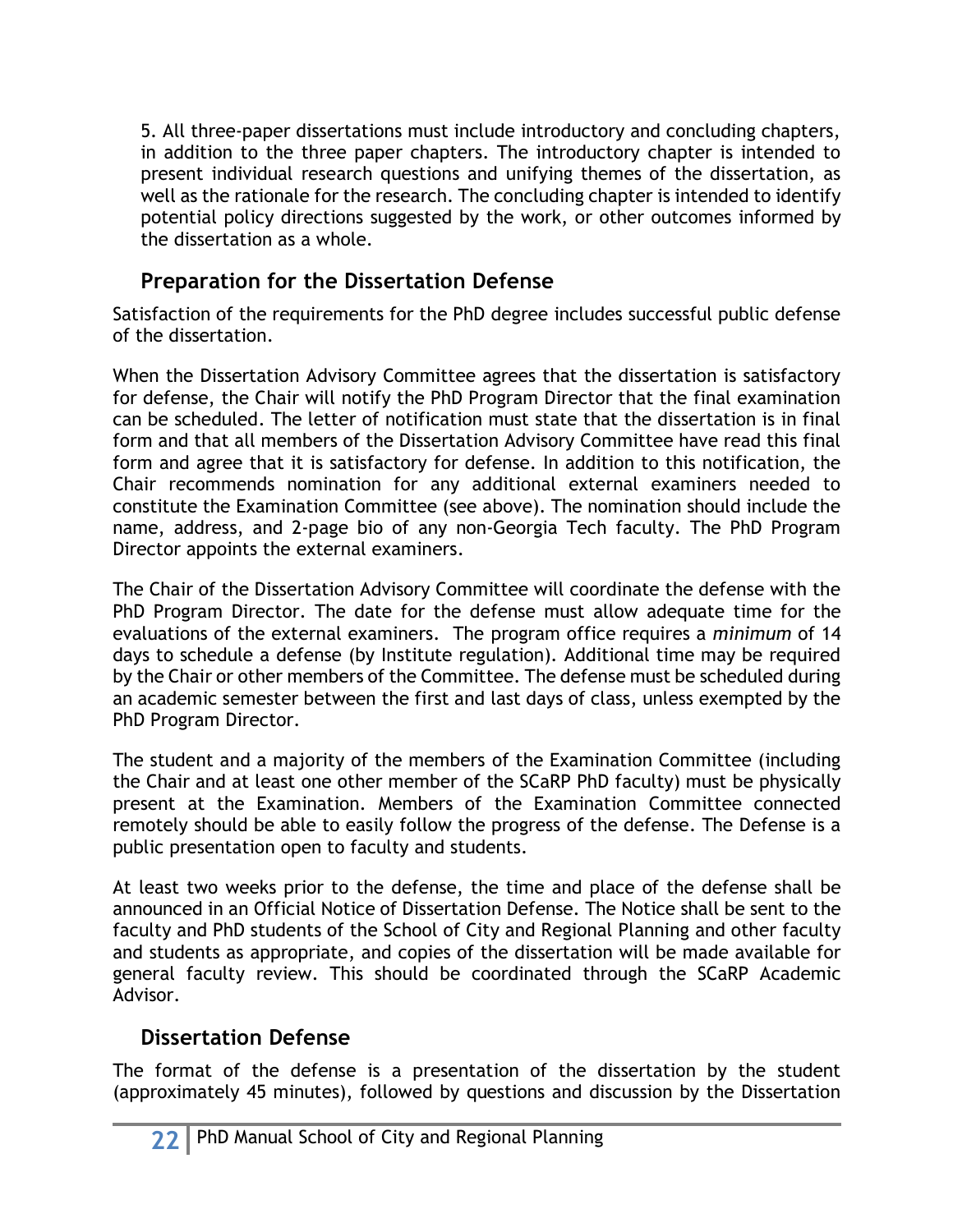Examination Committee, and open questions/discussion from the audience. A final examination, in a closed session between the student and Examination Committee, is to determine whether all the minimal standards for the dissertation have been met.

### **PhD Decision**

Upon completion of the dissertation defense, the Examination Committee will meet to decide the outcome of the defense. There are four possible decisions the committee may render: approval, approval with minor modifications, conditional approval with further review by the Dissertation Committee, and non-approval. The decision of the Examination Committee must be by a majority of members with not more than one member dissenting on the decision.

- *Approval* means that the dissertation needs very minor or no further refinements. If minor refinements are necessary, the candidate will be trusted to incorporate those refinements into the dissertation without further review.
- *Approval with minor modifications* means that the dissertation needs minor refinements to address concerns raised during the dissertation defense that will be required of the dissertation. Such refinements will be reviewed by the Examination Committee Chair, who may accept or reject the refinements, or require further modifications.
- *Approval with further review* means that the dissertation is in such need of modifications that the Examination Committee needs to condition approval on further review of a new draft of the dissertation. The Examination Committee will determine if this review is to be conducted by the full Examination Committee or the Dissertation Committee. Only when such modifications are deemed adequate will the student be awarded the PhD degree.
- *Non-approval* means that the dissertation is not suitable for further consideration and either must be reworked and presented again, or a different topic developed.

If both the dissertation and the examination are satisfactory and the candidate has completed all other requirements, the Office of Graduate Studies and Research will certify the candidate as qualified to receive the degree of Doctor of Philosophy. The student is responsible for submission to the Program office of the appropriate forms, signed by the Dissertation Committee, upon satisfactory completion of the dissertation and defense. Appendix C summarizes the Institute Policy on Publication of Theses. This policy allows for a temporary embargo on Institute publication of the dissertation, which may be desirable for the student's publication efforts in journals.

Under no circumstances may a student receive two non-approvals; if two non-approval decisions are rendered by the Examination Committee, the student automatically is withdrawn from the PhD Program and cannot be readmitted.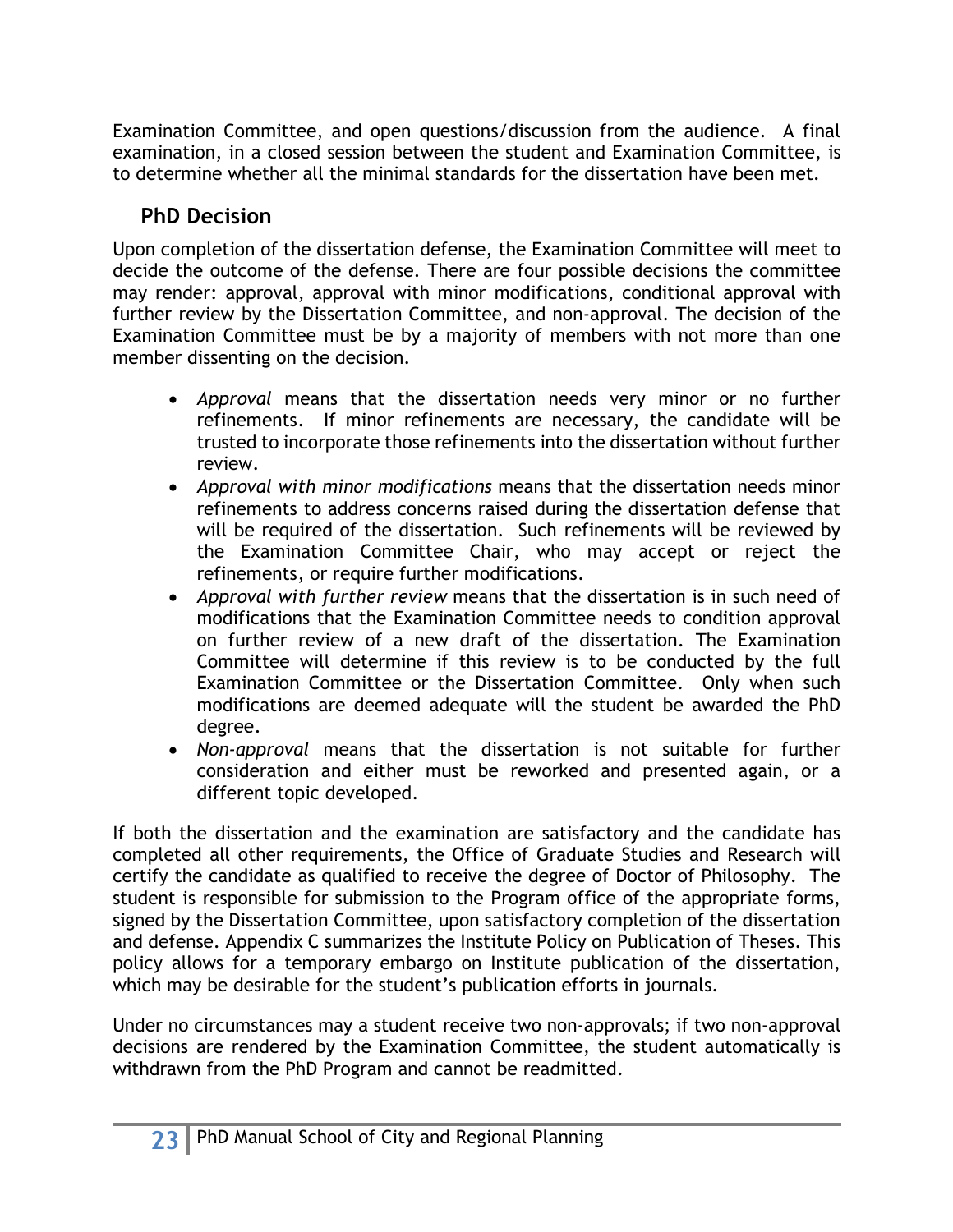### **Registration during Final Semester**

The student must register for the semester in which the final examination occurs and for the semester of graduation. The credit hours may be reduced to 1 credit hour during the last term when the dissertation is completed. This reduction may be used only once.

A waiver of the registration requirement may be obtained **only** if all requirements for graduation, including submission of the final approved dissertation, have been completed prior to the last day of registration, and the student was registered for the preceding semester. During the semester preceding the final semester of work, the candidate must submit a petition for the degree to the Office of Degree Certification.

### 4.14. Seven Year Completion Requirement

*Georgia Tech Completion Requirement.* Georgia Tech requires that all degree requirements must be completed within seven years of passing the comprehensive examinations. A petition to continue past that deadline must be approved not only by the SCaRP PhD Committee but also by the Institute Graduate Curriculum Committee.

*City and Regional Planning Comprehensive Exam Retake Requirement.* Because issuance of the PhD is a certification of the student's competency in the field, students who do not meet the seven year deadline will be required to retake the comprehensive exams. The procedure for retaking the exams will be comparable to those noted in the section on Comprehensive Examinations (Section 4.11). The material and bibliography for core exams will be from the current core offerings, and students who retake the exam will be responsible for material added to the core.

The PhD Committee will provide a one-year extension of the requirement to retake the Comprehensive Exams (to eight years) if the student previously requested and had approved by the Committee a leave of absence. The request should be made at the time of the event. The PhD Committee may provide an extension for other reasons consistent with the intent of this requirement. This extension applies only to the comprehensive exam retake requirement; students must still petition for extension of the seven year deadline to the Institute Curriculum Committee.

## **5.FINANCIAL AID AND RESOURCES**

### 5.1. Financial Aid

The Program offers a variety of financial aid opportunities to its students. Most types of financial assistance at the graduate level are merit-based rather than need-based. Because of the ongoing academic and research activities, research assistantships and scholarships are often available. Need-based aid is also available from the Institute's Financial Aid Office.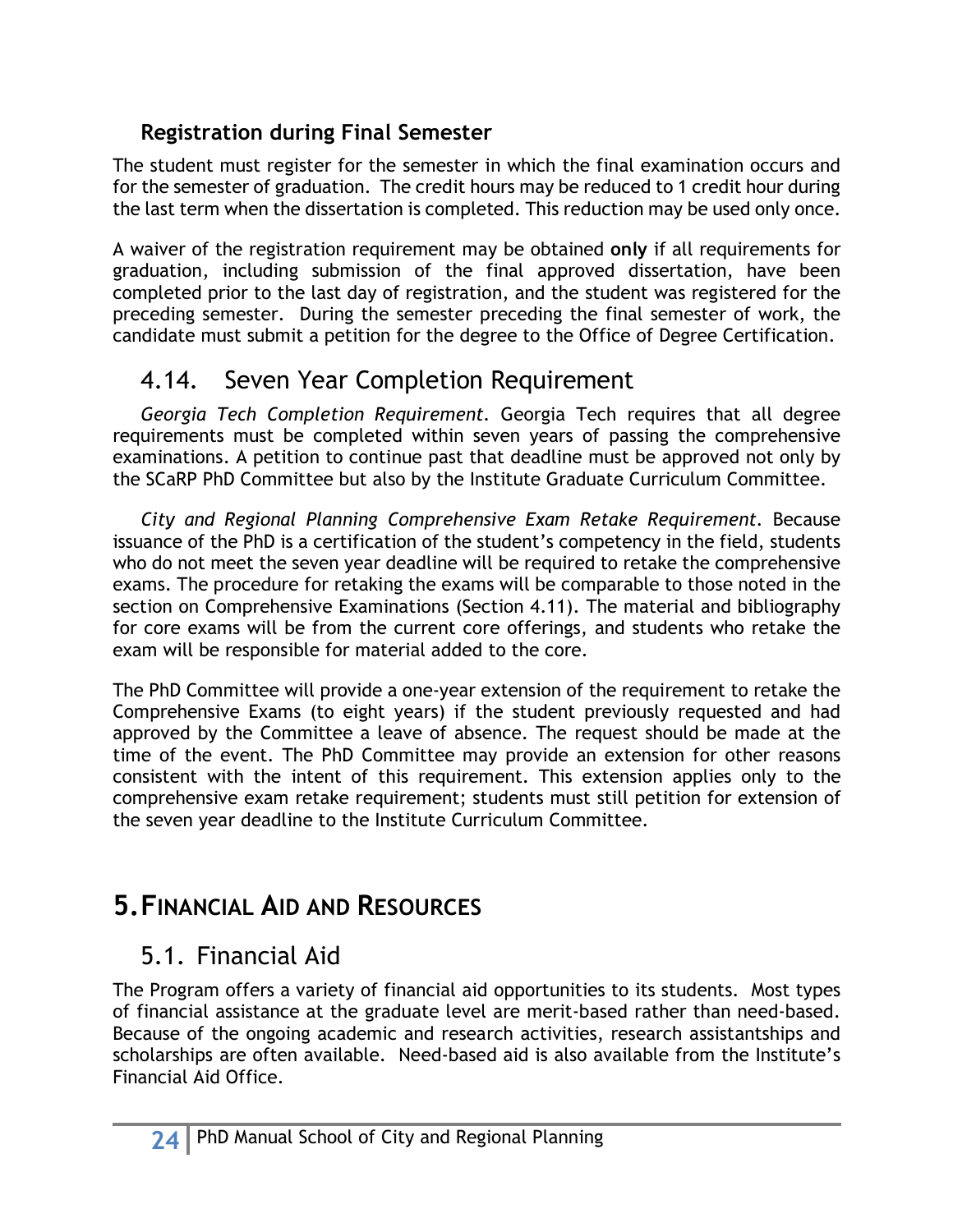The following list provides examples of the range of funding sources available, and is not intended to be exhaustive.

#### **Fellowships**

- *President's Fellowships*: Each year, the Institute awards fellowships to applicants with outstanding academic records and high research potential. The award, which consists of a significant supplement to an existing assistantship or other fellowship, is for one calendar year and is renewable for three additional years upon recommendation of the student's major school.
- *President's Minority Fellowships*: This fellowship is awarded to minority applicants with outstanding academic records and high research potential. The award, which consists of a significant supplement to an existing assistantship or other fellowship, is for one calendar year and is renewable for three additional years upon recommendation of the student's major school.

#### **Assistantships**

- *Graduate Teaching Assistantships*: Teaching Assistantships are awarded to students capable of making significant contributions to the instructional programs within the College of Design. The availability of these positions is dependent upon the needs of the School of City and Regional Planning. Carrying full tuition waivers, these positions are awarded by the SCaRP School Chair with concurrence from the SCaRP Faculty and PhD Program Director.
- *Graduate Research Assistantships*: Assistantships may result from faculty sponsored research activities or from the service needs of the School. The School and associated research centers have an active research program and employs students to aid in research. These awards, which carry full tuition waivers, are ordinarily offered to students on a one-third time basis.

#### **Scholarships and Sponsored Scholarships**

• *Regent's Opportunity Scholarships*: These scholarships are available to aid economically disadvantaged students who are minorities and residents of Georgia. These renewable awards are \$5,500 each for one academic year of study. Out-of-state tuition waivers (allowing non-Georgia residents to pay resident tuition fees) are awarded on a competitive basis to selected students in their second year of study. Minority students and women are eligible to participate in the Regents' Opportunity Scholarship Program. These are renewable awards for residents of Georgia for two semesters of study. Additional information on the Regents' Opportunity Scholarship may be obtained from the Institute's Graduate Studies and Research Office.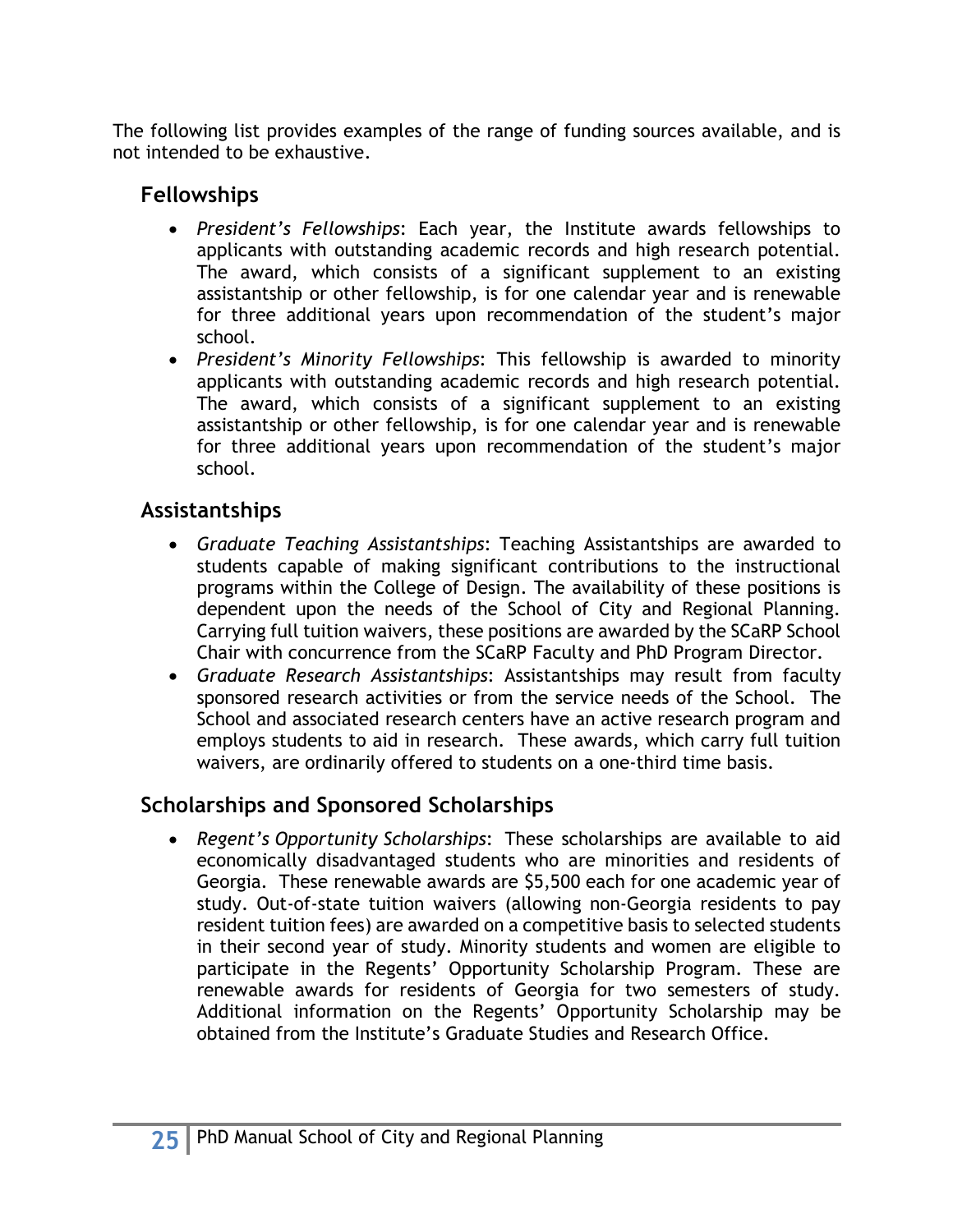### 5.2. Faculty Resources

The faculty of the City and Regional Planning Program represent a broad range of interests and expertise.

**Gulsah AKAR** (M.Sc. Civil Engineering, Middle East Technical University, Ankara, Turkey; Ph.D. Civil Engineering, University of Maryland at College Park). Professor and Chair:

Sustainable mobility, transportation and health, equity and access, new mobility technologies.

**Clio ANDRIS** (MS Geography, University of South Carolina; Ph.D. Urban Information Systems, MIT). Assistant Professor:

Urban analytics, big data, GIS, social and spatial networks.

**Nisha BOTCHWAY (**MCRP, PhD, University of Pennsylvania; MPH, University of Virginia). Associate Professor:

Healthy communities, community engagement, community development, neighborhood planning, health equity, experiential learning.

**Paige CLAYTON** (M.A. & Ph.D., University of North Carolina, Chapel Hill). Assistant Professor:

 Local and regional economic development, entrepreneurship, innovation, policy.

**Richard DAGENHART, Emeritus** (M.Arch., University of Pennsylvania). Associate Professor:

Urban design theory.

**Michael DOBBINS,** FAIA, AICP (M.Arch., Yale). Professor of the Practice:

Urban Design, development controls.

**William J. DRUMMOND** (M.Div., Gordon-Conwell; M.Theol., Union Theological; PhD, North Carolina). Associate Professor:

GIS, land use planning, computer applications in planning, and planning methods.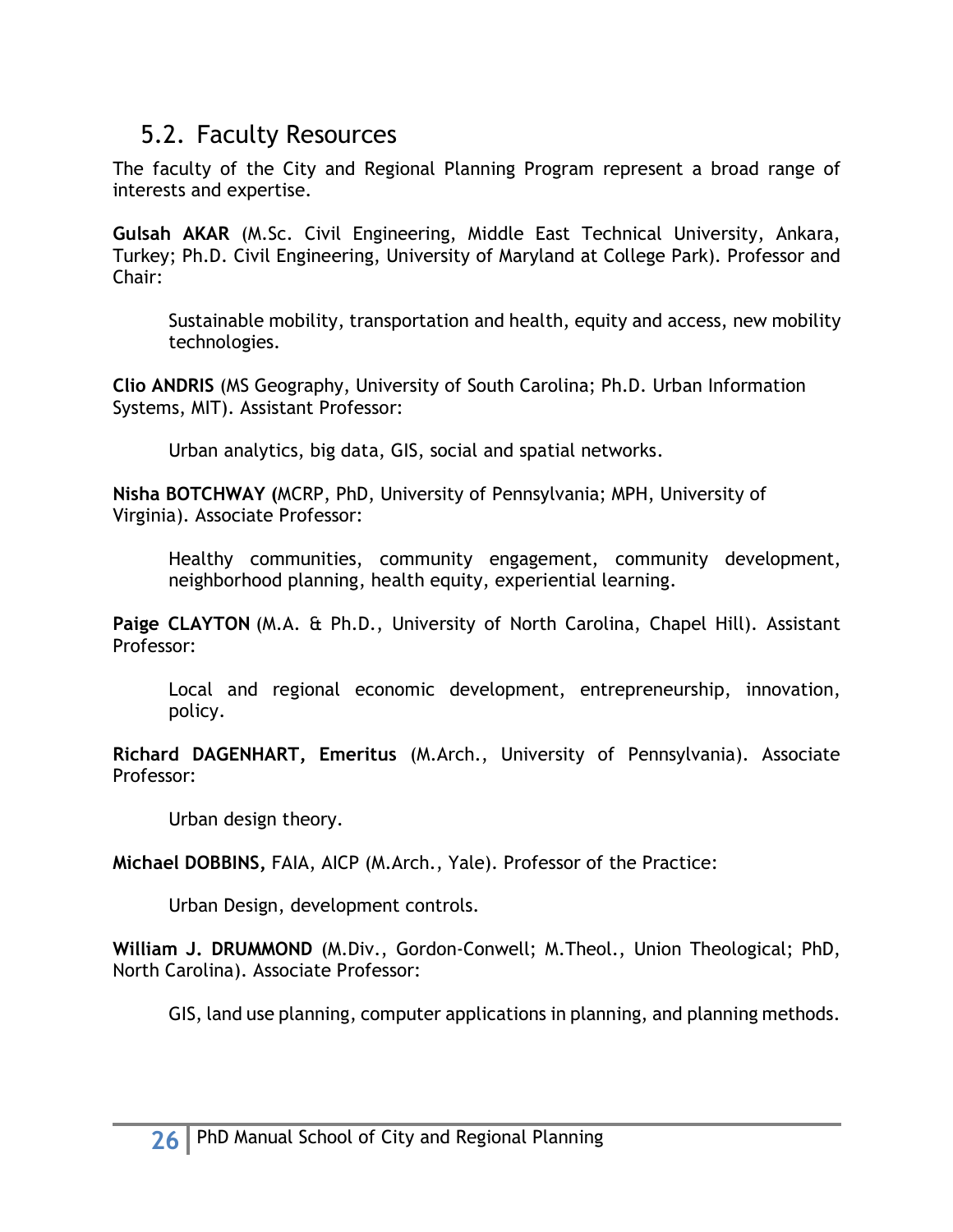**Michael ELLIOTT** (MCP, University of California, Berkeley; PhD, Massachusetts Institute of Technology). Associate Professor:

Environmental policy, urban Design, negotiation and mediation, and planning process.

**Steven P. FRENCH,** FAICP (MURP, Colorado at Denver; PhD, North Carolina). Professor:

GIS, land use and environmental planning, and computer applications in planning.

**Alberto FUENTES** (MCP, MIT; PhD, MIT). Assistant Professor:

International planning, economic development, industrial modernization in global south.

**Subhrajit "Subhro" GUHATHAKURTA** (MCRP, Iowa State; PhD, UC Berkeley). Professor:

Urban modeling and GIS, sustainable cities, housing markets, smart cities.

**Nancey GREEN LEIGH,** FAICP (MRP, North Carolina at Chapel Hill; M.A. in Economics & Ph.D, Berkeley). Professor and Associate Dean, College of Design:

Local economic development planning, sustainable industrial systems, sustainable urban and regional development, brownfield redevelopment.

**Elora RAYMOND,** (Ph.D., Georgia Institute of Technology). Assistant Professor:

Housing and community development, real estate finance, and socio-spatial inequality.

**Catherine ROSS,** (M.S. in Regional Planning and PhD, Cornell University). Harry West Endowed Professor and Director of the Center for Quality Growth and Regional Development:

Transportation planning, land use, travel behavior and transportation, public involvement, economic development, human services, policy planning, and planning methods.

**Bruce STIFTEL,** FAICP (MRP & PhD, University of North Carolina, Chapel Hill). Professor Emeritus:

Planning theory, adaptive governance, client, citizen and interest group participation in the design, evaluation and implementation of plans, land use and environmental planning, planning school performance.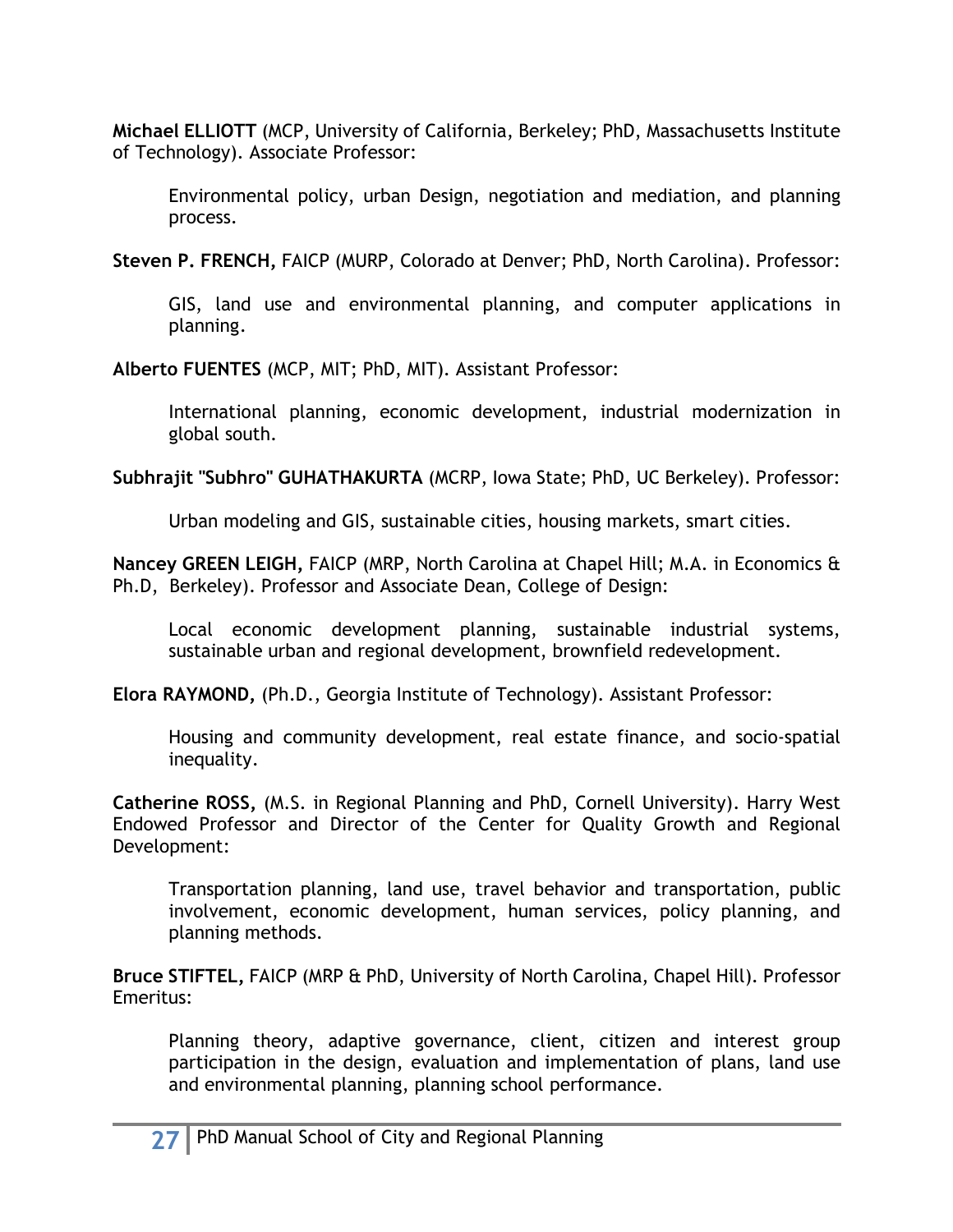**Brian STONE,** (Master of Environmental Management, Duke University; PhD, Georgia Tech). Professor and PhD Program Director:

Urban environmental management, climate adaptation planning, public health.

**Perry YANG,** (M.S., Massachusetts Institute of Technology; PhD National Taiwan University). Associate Professor:

Sustainable cities, urban simulation and 3-D GIS, environmental design policy and tools.

### 5.3. Georgia Tech Resources

#### **The Institute**

Founded in 1885, the Georgia School of Technology became the Georgia Institute of Technology in 1948. The first class, made up of mechanical engineers, was held on a campus of five acres. Today, Georgia Tech is an internationally renowned research university. The campus consists of approximately 300 acres of rolling terrain in the heart of Atlanta. Students enroll from every state in the union and eighty countries. Of a total student body of 16,000 students, more than 5,000 are engaged in graduate studies.

#### **The College of Design**

The College of Design at Georgia Tech is one of the largest and oldest architectural and planning schools in the country. Founded in 1908, Architecture was established as a separate college in 1975. Since that time, the College has grown steadily to its present enrollment of approximately 850 students. These figures include students enrolled in Architecture, Building Construction, City and Regional Planning, and Industrial Design. The former College of Architecture was renamed the College of Design in 2016.

#### **Library Resources**

The **Library and Information Center's** scientific, engineering, architectural, and management collection includes 3.9 million volumes and 2.7 million technical reports, as well as the largest collection of patents in the Southeast. The government documents collection contains over 1.3 million publications and more than 170,000 maps. The library currently receives approximately 12,000 serials, 75 percent of them in scientific and technical fields.

The catalog record of the Library is one of the databases available on the Georgia Tech Electronic Library (GTEL), and is used by faculty, staff, and students through the campus computer network. The Avery index to Architectural Periodicals can also be searched through GTEL. Catalogs from thirteen other libraries in the area may be accessed through GTEL. An electronic resource called GALILEO provides comprehensive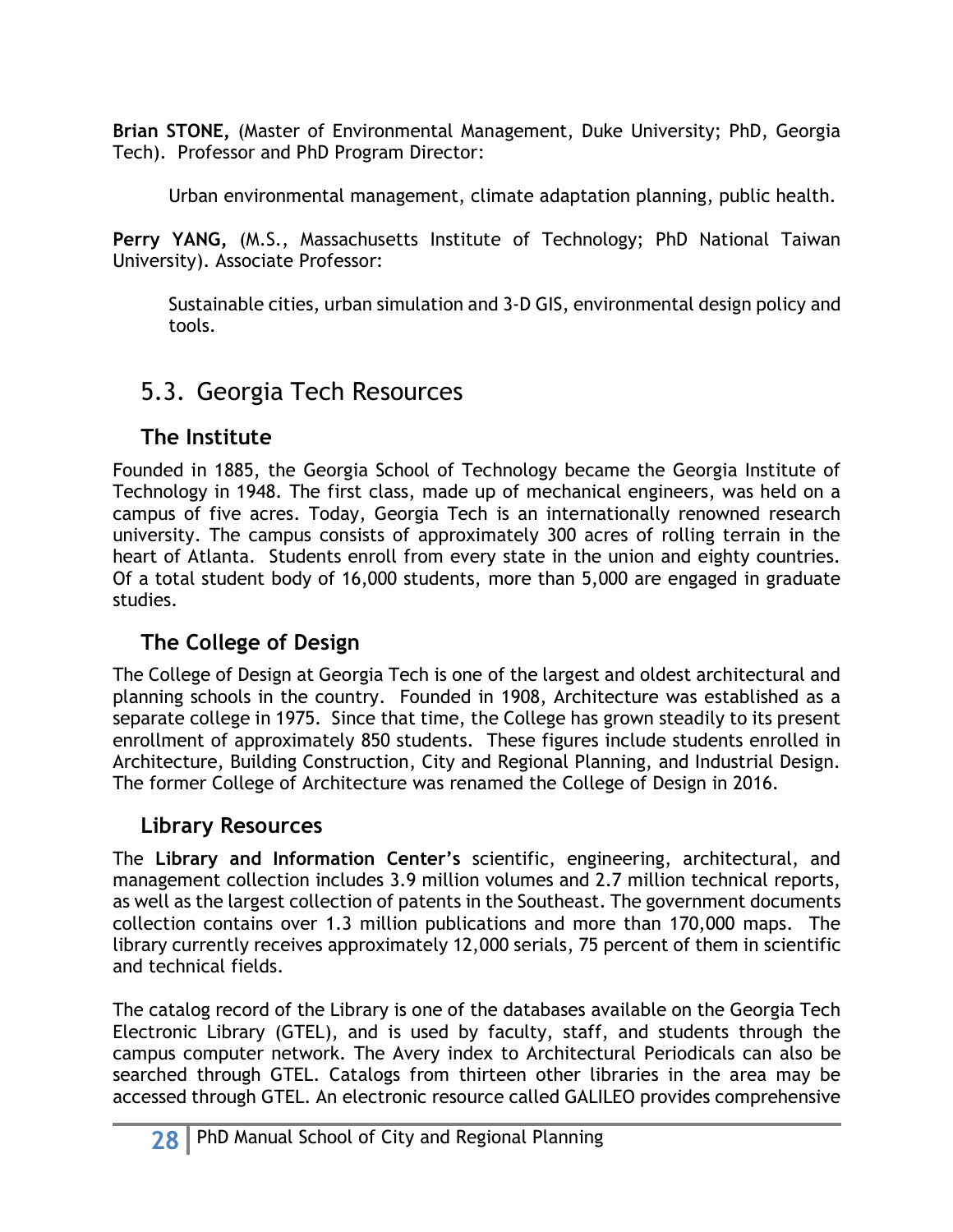access to a number of databases, including dissertation abstracts and the full text of approximately 2,800 academic journals. Library materials from all over the world are available through inter-library loan.

#### **Computer Facilities**

Computer facilities are fundamental for most aspects of university education and research.

At the Institute level, the **Office of Information Technology** provides network and mainframe support for campus computing activities. It provides customer support, educational technologies, institute-level information services for registration, accounting, human resources, parking and a variety of expanding services. It also addresses information security for the campus, operations and engineering, and planning and resource management.

Within the College of Design, computing includes PC and/or MAC computer clusters connected by 100 megabit Ethernet and wireless connectivity. Computing is supported by server clusters for email, applications, web services and mass storage.

Additional facilities are provided by the **Interactive Media Architecture Group**  (IMAGINE Group), composed of faculty, researchers, and students, works in the area of computer based interactive media. The group focuses on three main areas: the design of interactive media; the application of multimedia to architecture, planning and construction, and industrial design; and the training of students in multimedia technology. Members of the group have played leading roles in projects that include the multimedia presentation of Atlanta's 1996 Olympic Games.

Several PhD Faculty work in collaboration with the **Graphics, Visualization and Usability (GVU) Center**, housed in the College of Computing. The GVU Center is one of the country's premier graphics, visualization and usability centers.

### **6.CORRESPONDENCE AND INFORMATION**

PhD Program Website: www.planning.gatech.edu/phd

For substantive questions about the Program:

Brian Stone, Director PhD Program School of City and Regional Planning College of Design Georgia Institute of Technology Atlanta, GA 30332-0155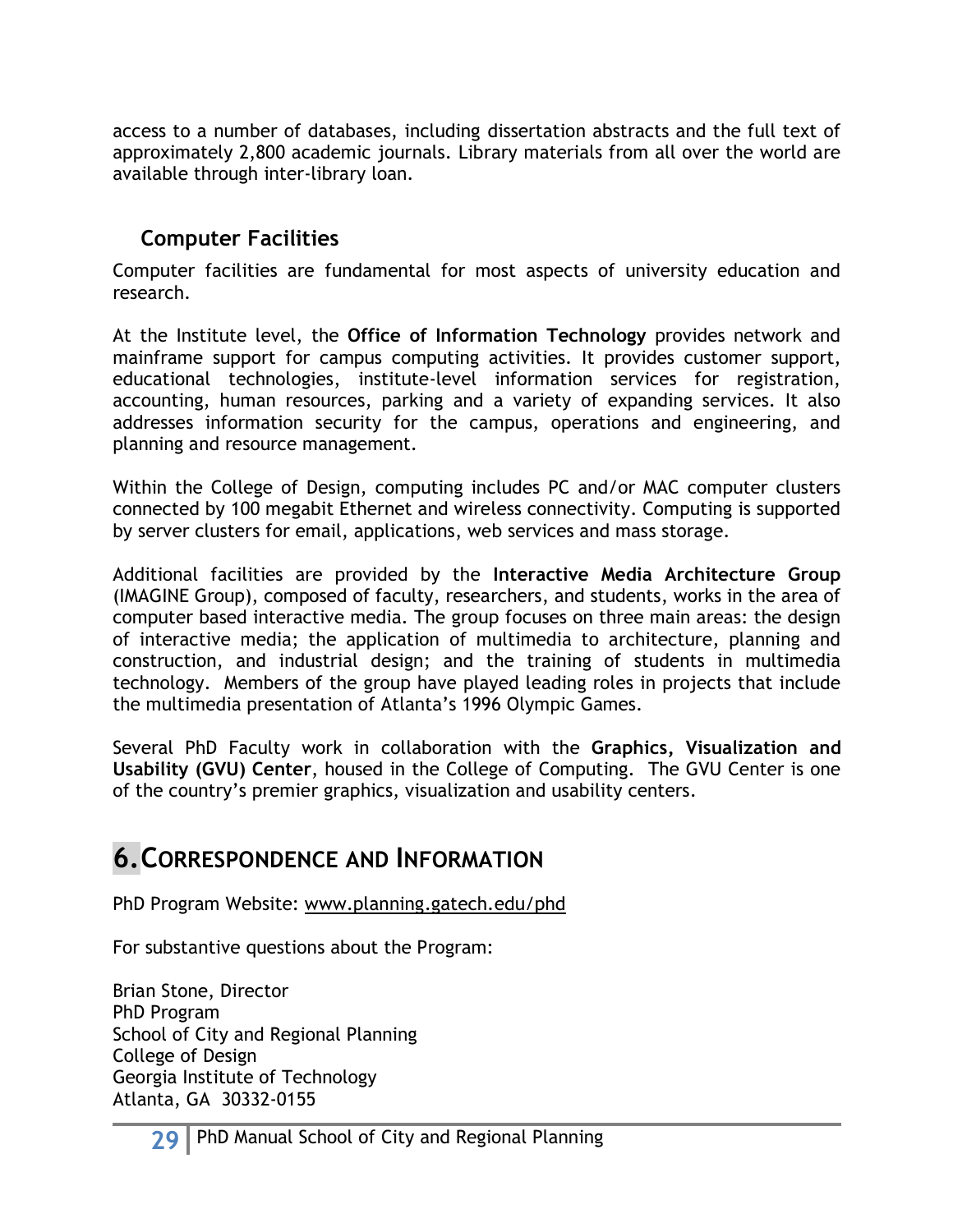Telephone: (404) 894-6488 stone@gatech.edu

For administrative questions about admission, matriculation and Institute requirements:

Johnnie Sawyer PhD Program Academic Advisor School of City and Regional Planning College of Design Georgia Institute of Technology Atlanta, GA 30332-0155 Telephone: (404) 894-2352 johnnie.sawyer@design.gatech.edu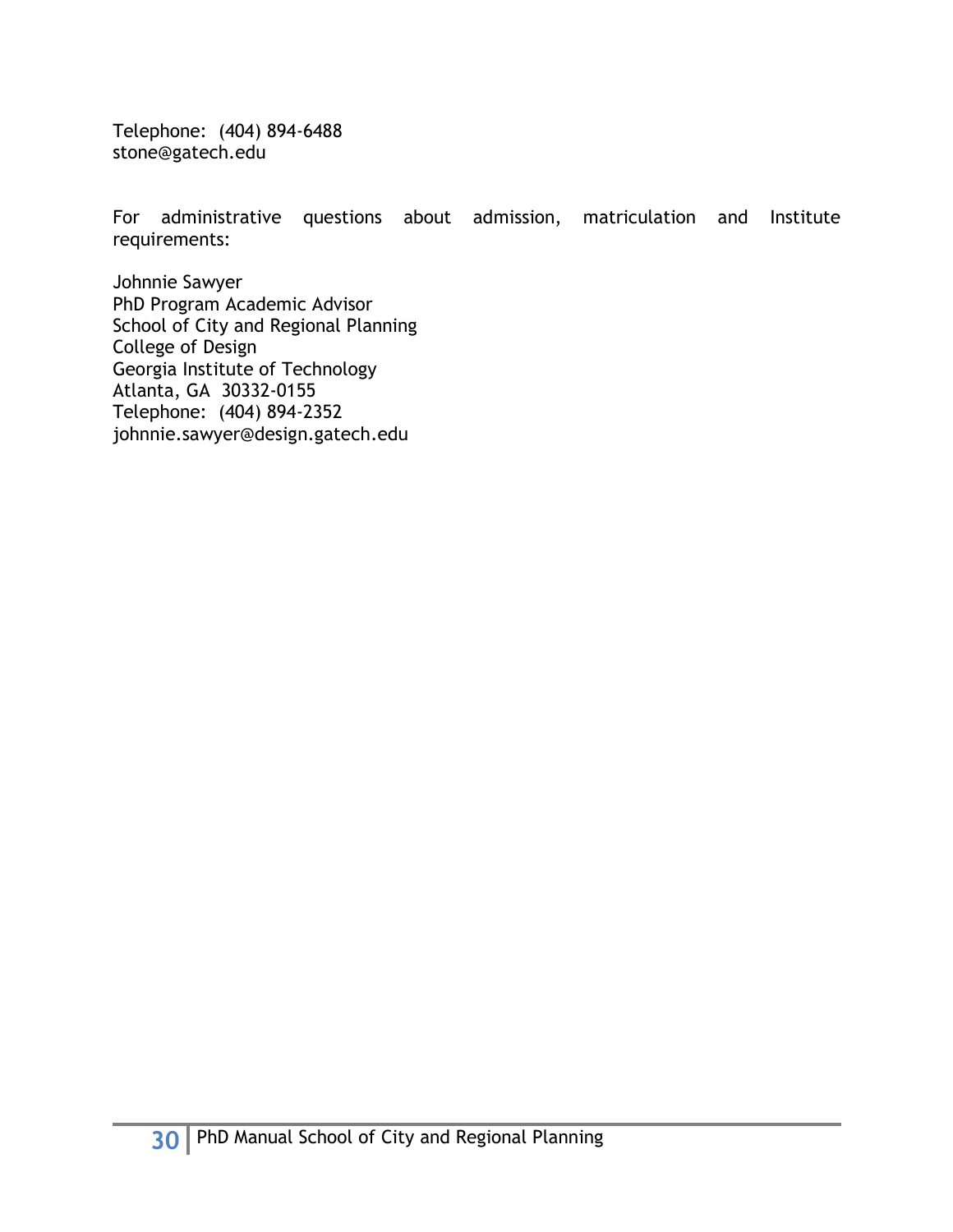## **7.APPENDIX A: PROGRAM SYNOPSIS AND MILESTONES**

#### **Annually**

 $\checkmark$  April: End of Year Report submitted by student to PhD Program Director and Advisor (see description in this manual)

#### **Course Requirements**

#### **Year One:**

- ü Student refines focus of Major Field, selects **Major Advisor**
- ü Student identifies Minor Field, including **Minor Advisor**
- $\checkmark$  With Advisor, student develops course of study
- $\checkmark$  Advisor helps student obtain financial support for full PhD period (if possible)
- $\checkmark$  Advisor provides advice on above and reviews progress

#### **Year Two:**

- $\checkmark$  Student makes progress on program of study
- $\checkmark$  Advisor reviews progress

#### **Completion of Course Requirements:**

 $\checkmark$  Upon completion of the course requirements, as set forth in this document, the student is to prepare the **list of courses** taken, the allocation of them to the different requirements. All independent study courses used to fulfill these requirements are to be further described with a short description of the work undertaken and the product that resulted from the work. This list is to be reviewed and signed by the student's Advisor and submitted to the PhD Program Director.

#### **Comprehensive Examination**

- ü Students work with Major Advisor to organize exams. **Core exams** are scheduled to take place in August. **Major and Minor exams** are scheduled such that the written components of the Core, Major and Minor exams can be completed within 6 weeks.
- $\checkmark$  With the Major and Minor Advisors, the student prepares a description of the field and bibliography for testing.
- $\checkmark$  A Comprehensive Examination Proposal is to be submitted by the student's Advisor, giving: (1) a description of the Major and Minor fields and bibliographies for testing, and (2) the members of the Comprehensive Examination Committee, Major advisor, Minor advisor, and external examiner.
- $\checkmark$  Examiners prepare questions for the exam. The Core Exam is prepared and reviewed by the instructors of core courses, without oral defense.
- $\checkmark$  The Major and Minor Exams are reviewed by the student's primary Advisor, a second PhD faculty advisor appointed by the PhD Program Director, and the student's Minor area advisor. This committee also conducts the oral defense of these exams.
- $\checkmark$  The Comprehensive Exam can have four outcomes: Pass with Distinction, Pass, No Pass, Fail.

#### **Dissertation Proposal**

- $\checkmark$  While preparing the dissertation proposal, students may optionally enroll in COA 8999. After thesis approval, students must enroll in COA 9000 while working on the dissertation.
- $\checkmark$  The student organizes the Dissertation Advisory Committee consisting of the primary Advisor and at least two additional faculty (see text for qualifications) and approved by the Advisor.
- $\checkmark$  The Dissertation Proposal is a written document, reviewed until endorsed for presentation by the Dissertation Advisory Committee.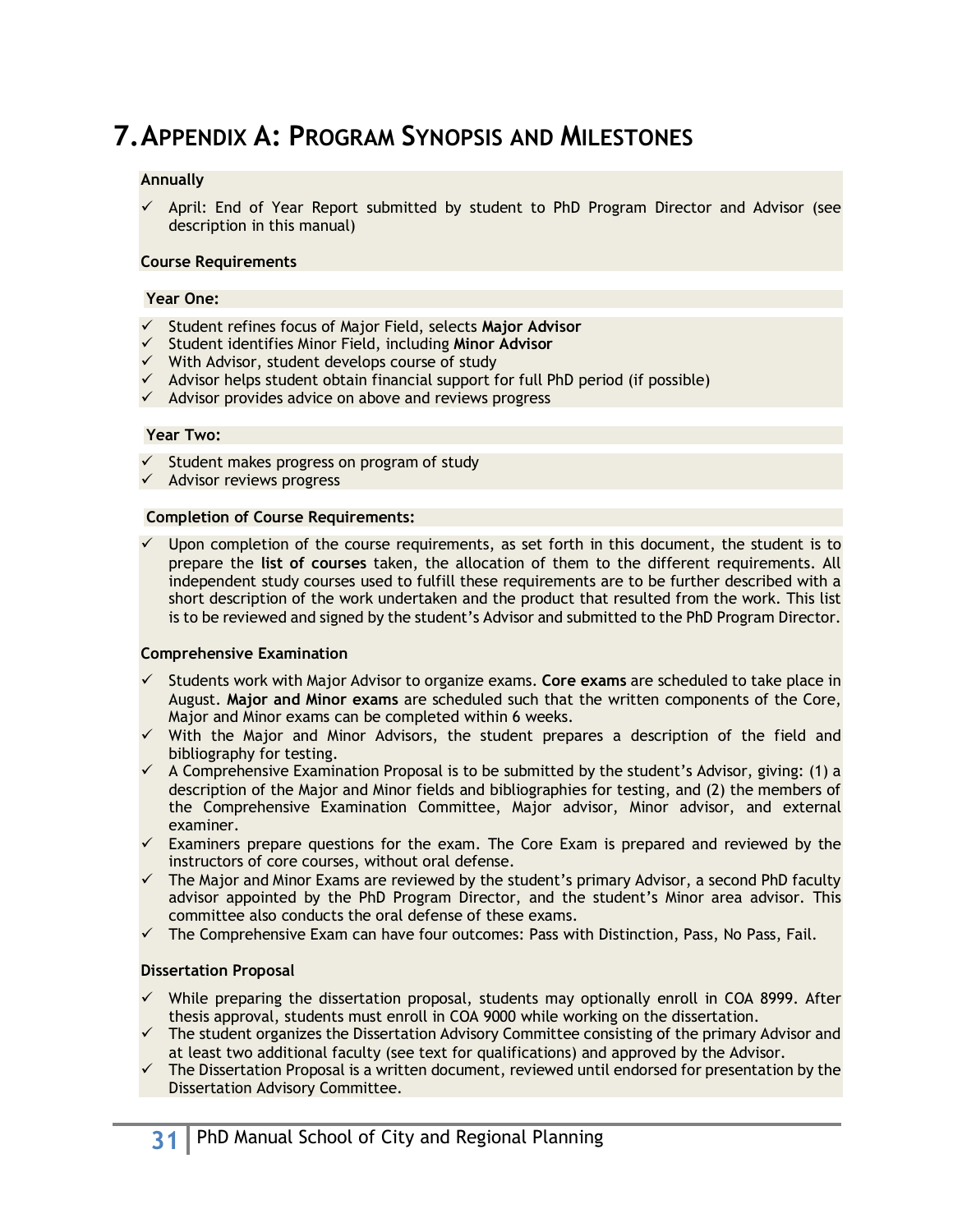- $\checkmark$  The Dissertation Proposal is defended within 8 months of completing the Major and Minor comprehensive exams.
- $\checkmark$  The Proposal is then presented in a public presentation to the Institute community. The student shall provide the PhD Program Director with advance notice of the colloquium, including title, time and date, advisors, and abstract, at least two weeks before the scheduled colloquium. The Director will forward the announcement to the Georgia Tech community. The colloquium must be open to the Georgia Tech community.
- $\checkmark$  Outcomes of the thesis presentation can be: Approval, Approval with minor modifications, Approval with further review, Non-approval.
- $\checkmark$  Student submits Georgia Tech PhD Candidacy Form. It includes the names and signatures of the Dissertation Advisory Committee, the dissertation title and abstract, and is attached to a copy of the proposal.

#### **Dissertation Defense**

- $\checkmark$  A student's Dissertation Examination Committee must consist of at least five members (one of whom must be a Georgia Tech faculty member from outside of the College of Design). Student must be enrolled during the semester when the dissertation is submitted.
- $\checkmark$  During the semester preceding the final semester of dissertation work, the candidate must submit a petition for the degree to the Office of Degree Certification.
- $\checkmark$  Prior to the dissertation defense, the Examination Committee must approve the dissertation for presentation, submitting a letter of notification. This letter must also identify the additional committee members that will augment the original Dissertation Advisory Committee.
- $\checkmark$  A minimum of 14 days is required to schedule a defense (by Institute regulation). The defense must be scheduled during an academic semester (excluding summer) between the first and last days of class. The student and a majority of the members of the Examination Committee (including the Chair and at least one other member of the SCaRP PhD faculty) must be physically present at the defense.
- $\checkmark$  At least two weeks prior to the defense, the time and place of the defense shall be announced to the faculty and students of the School of City and Regional Planning, and copies of the dissertation will be made available for general faculty review.
- $\checkmark$  The student is to submit to the PhD Program Director appropriate forms, signed by the Dissertation Examination Committee, upon satisfactory completion of the dissertation and defense.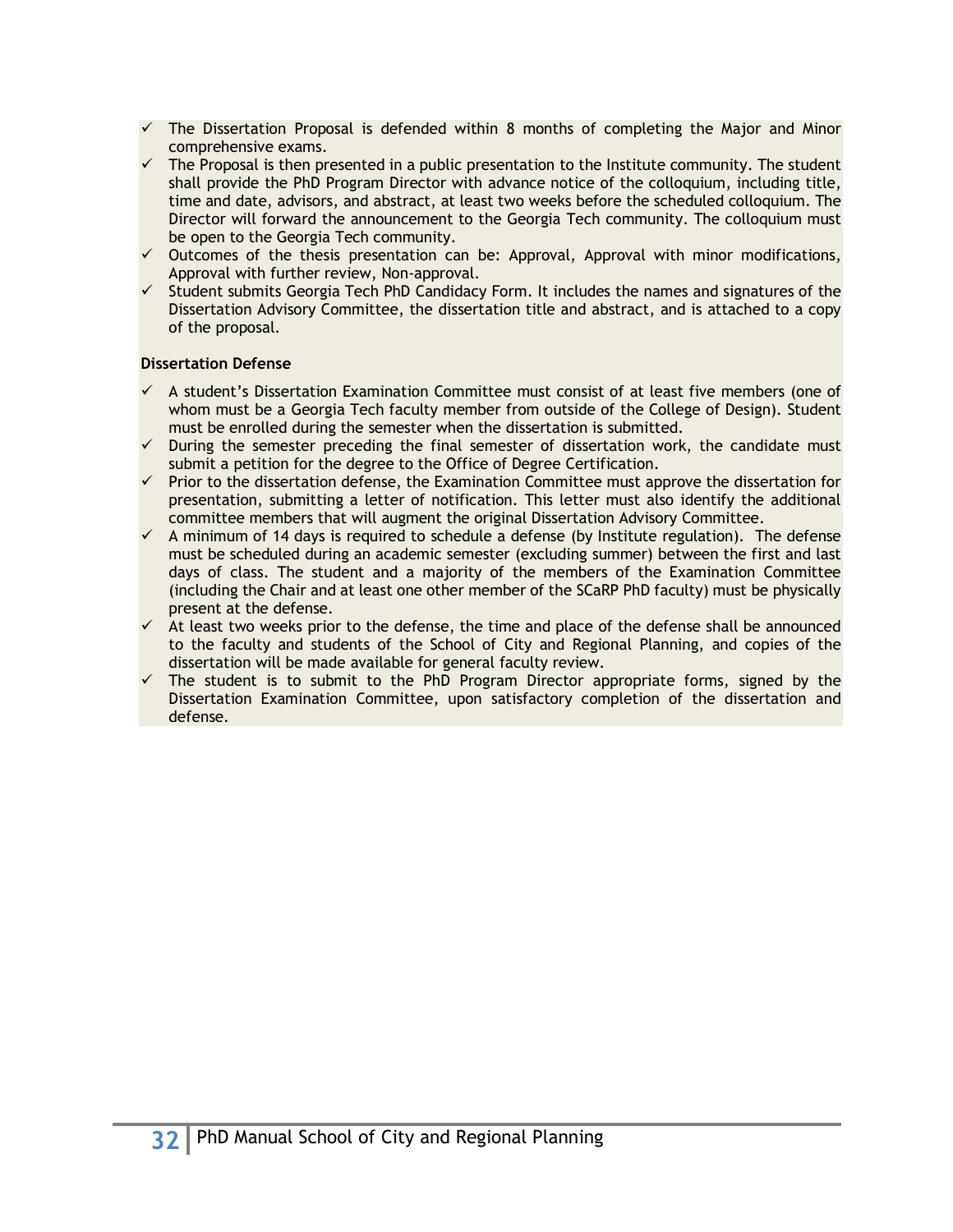## **8.APPENDIX B: MINOR FIELD SYNOPSIS FOR MINOR ADVISORS**

The minor field requirement is designed to enable the student to apply knowledge from other fields toward theory building and research in city and regional planning. The Minor field must be clearly distinguishable from planning in its intellectual roots. The student is responsible for knowledge at the level of professional competence for the selected Minor field. The focus of the Minor field should therefore be clearly delineated.

Students determine their Minor field of study based on offerings outside the School of City and Regional Planning. No course with a CP prefix or jointly listed as a CP course can be used to satisfy the Minor field requirement.

#### *Examples of Minor Fields*

Minors often focus on traditional fields of study associated with other professions. Examples include (but are not limited to):

- urban economics
- transportation engineering
- cultural anthropology

Minors can also provide particular depth in a specific field of inquiry. Examples include (but are not limited to):

- wetlands conservation biology
- environmental valuation

Finally, Minors can focus on a methodological area with a well-developed theoretical and substantive foundation. Examples include (but are not limited to):

- urban and regional modeling
- econometrics
- statistics

The Minor field must be chosen by the student in consultation with the student's Major Advisor and approved by the CRP PhD Committee and the Institute's Office of Graduate Studies and Research. Course work for the Minor should be at the 6000 level or above, however, 4000 level courses may be allowed with permission of the student's Advisor.

#### *The Role of the Minor Advisor*

Students choose a Minor Advisor in the course of fulfilling the Minor requirements. The minor advisor is typically a professor teaching one or more of the minor courses the student chooses to take outside of City and Regional Planning. Students are encouraged to seek advice from their Minor Advisor on which courses to take to gain desired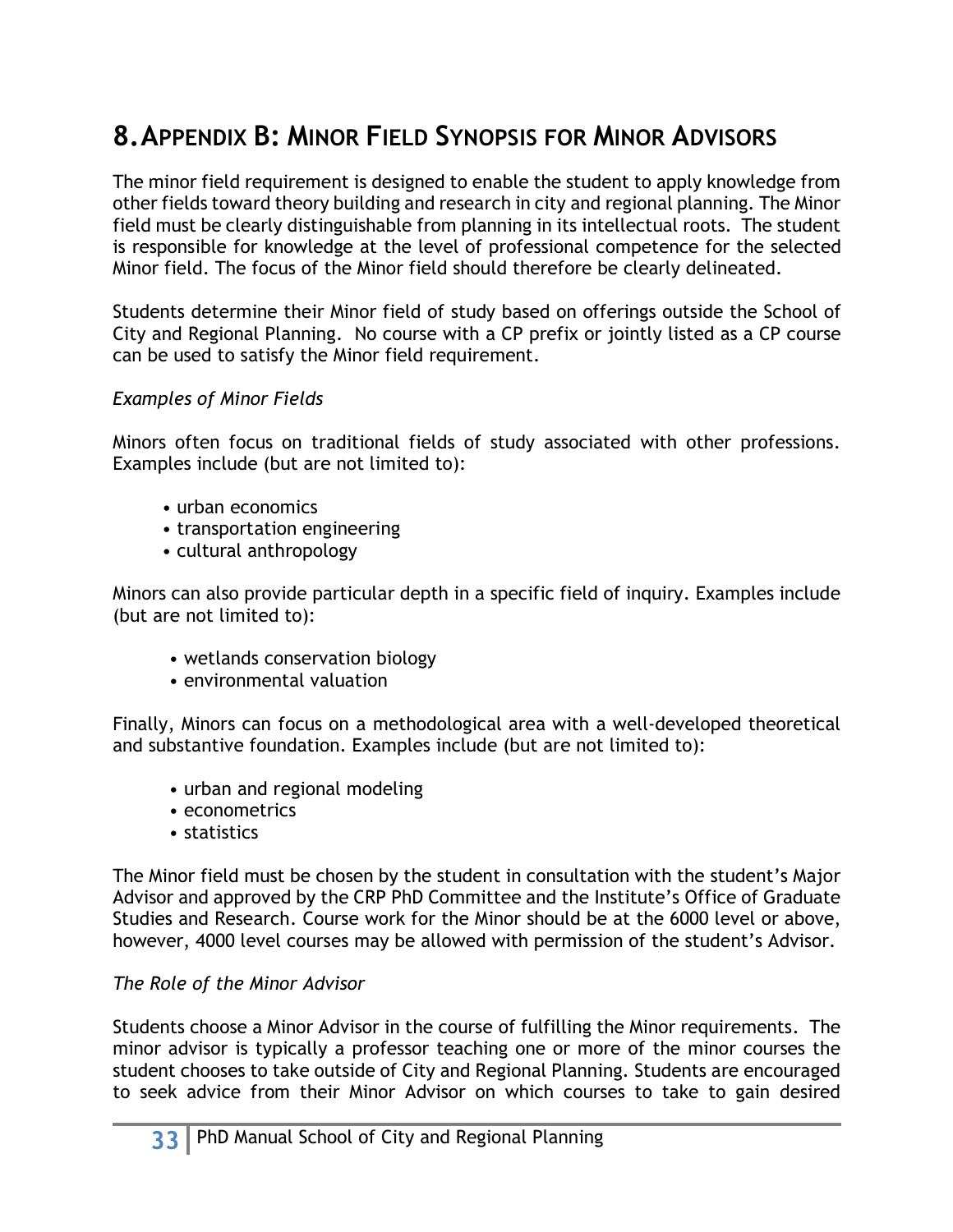competency in their chosen area. The Minor Advisor must be willing to participate in the preparation and evaluation of the student's competency in the minor field during the Comprehensive Examination.

#### *The Minor Field Portion of the Comprehensive Examination*

PhD students are tested in three areas: Core, Major field of study, and Minor field of study.

The Minor Advisor is one of three members of the Comprehensive Exam Committee. The other two are the Major Advisor (who Chairs the Comprehensive Exam Process), and the External Examiner.

Comprehensive Exams are offered twice a year in the School of City and Regional Planning: early fall semester and mid-to-late spring semester. The student's Major Advisor submits a comprehensive exam proposal to the PhD Program Director at least six weeks before the exam. The proposal is developed by the student under the guidance and approval of the Major Advisor (for all aspects of the exam) and the Minor Advisor (for the Minor Exam proposal). Included in the proposal is a two page description of the minor field that: clearly delineates the extent of the field and key questions or issues encompassed therein, and, contains an extensive bibliography that includes the domain for the examination agreed upon by the student and Minor Advisor.

The written components of the Core, Major and Minor Exams are completed within a six-week time period. The Major and Minor Exams are administered and evaluated by the student's Comprehensive Examination Committee. The student should pick up, or receive electronically, the Minor field exam at a prescribed time and place, and return the completed examination within the allotted time.

The Comprehensive Examination Committee should meet with the student within two weeks of the delivery of the last of the responses. The Examination Committee conducts an oral review with the student for the purpose of clarifying the content of all or part of the responses, exploring ideas presented in those responses, or expanding on ideas or themes suggested by those responses. This oral defense should be scheduled before initiation of the Comprehensive Exams. Following review of the written responses, the Examination Committee *may release the student from an oral defense* if all three examiners determine that the written exam is of clear and unambiguous high quality.

The examiners responsible for the comprehensive examination confer to determine one of the following outcomes for the examination as a whole.

• Pass with Distinction indicates an exemplary response whereby the student has demonstrated not only mastery of materials, but the capacity to synthesize that material into a compelling argument.

• *Pass* indicates adequate response; the student has demonstrated not only mastery of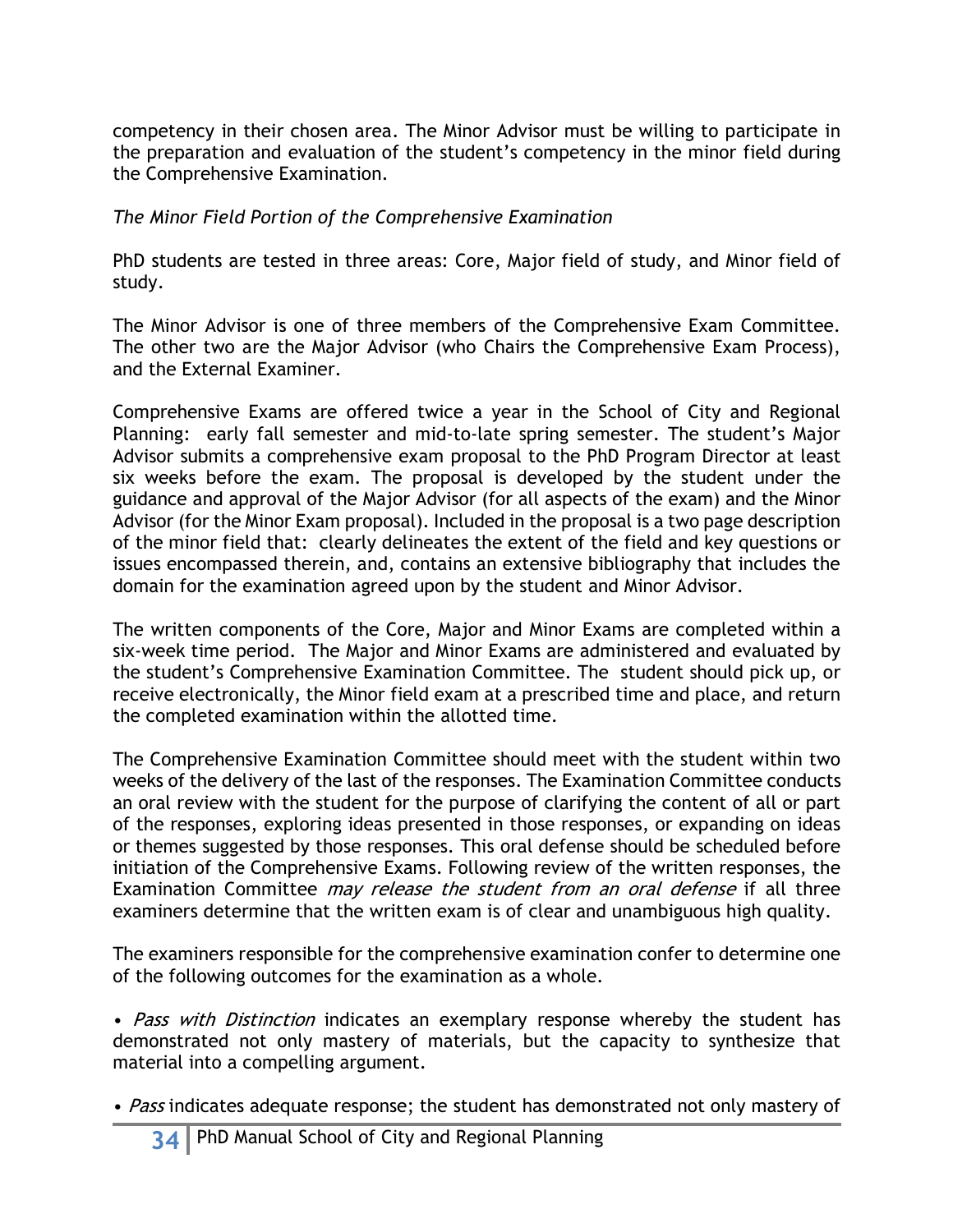materials, but the capacity to synthesize that material into a thorough discussion.

• No pass with remediation indicates that while the student's responses demonstrate an adequate foundation in an area, the responses show significant weaknesses in the way the student: interpreted the question(s), interpreted or applied the literature or methods of inquiry applicable to the question(s), or, otherwise did not offer a compelling argument or thorough discussion.

The examiners, in consultation with the PhD Program Director, determine the appropriate remedial actions short of having the student retake the entire examination. Successful completion of the requirements of the remedial action shall Pass the student, while failure to meet the requirements shall constitute a Failure of the examination, as described below.

• Fail means that the student has not demonstrated sufficient mastery of material and/or ability to offer a compelling argument or thorough discussion. The student must not only work out a plan for remedial studies with the examiners, in consultation with the PhD Program Director, but retake the portion(s) of the examination that were failed after the satisfactory completion of the remedial studies. If a student fails a second Comprehensive Examination, the student is automatically withdrawn from the PhD Program and cannot be readmitted.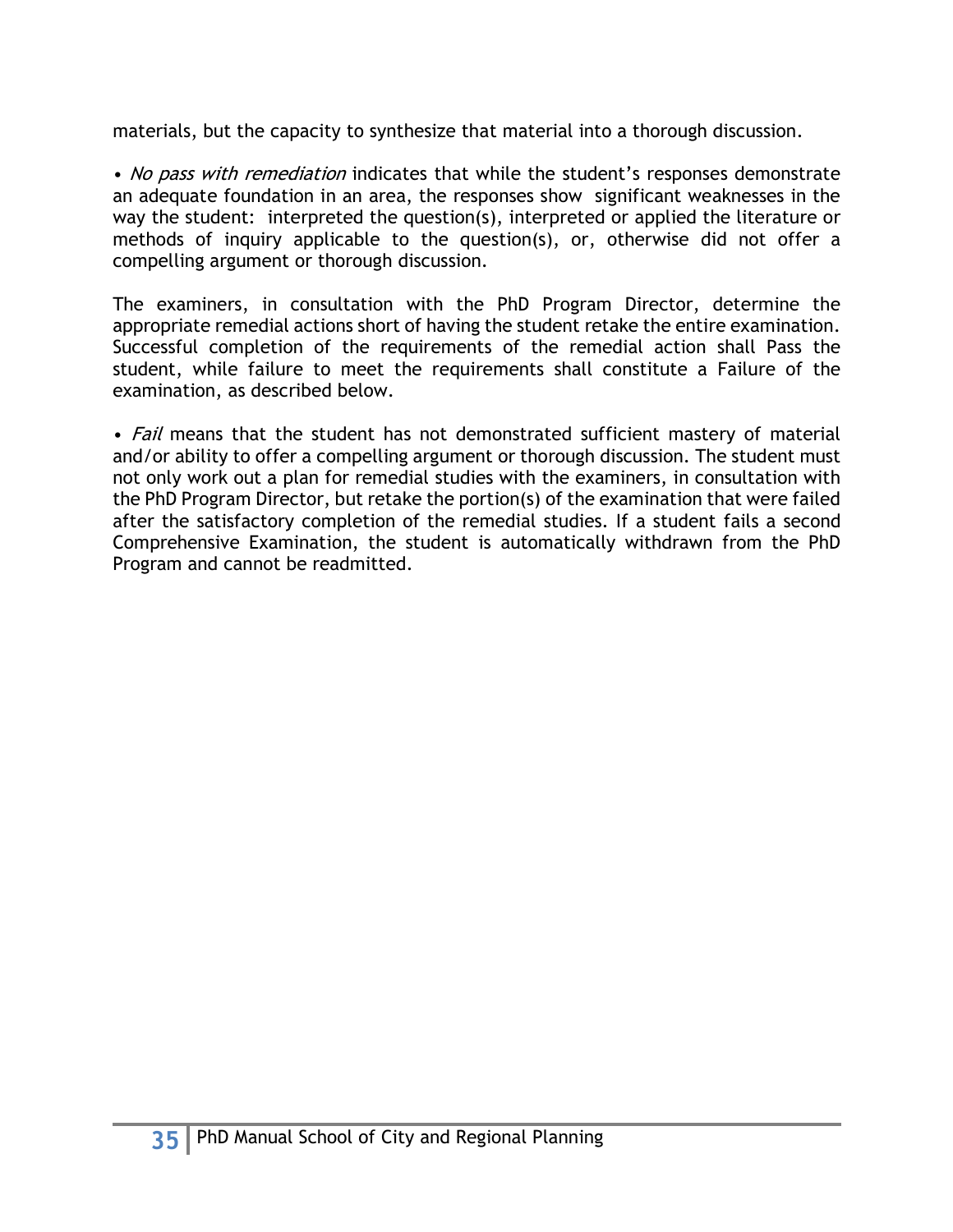## **9.APPENDIX C: GEORGIA TECH POLICIES**

### 9.1. Policy on the Advisement of Graduate Student Research

There are two committees which function to advise, approve and conduct the final doctoral oral examination of the thesis and the student's knowledge of the field in which it lies.

The first committee is called the Thesis Advisory Committee or the Thesis Reading Committee and consists of at least three persons, one of whom is the Thesis Advisor. This committee approves the research topic, provides advice and guidance during the research and is charged with approving the thesis when the research is completed and presented as the doctoral thesis. When the Thesis Advisory Committee considers the thesis to be satisfactory, a recommendation is made to the Dean of the Graduate Division for the appointment of the second committee, which is called the Final Doctoral Examination Committee, and it consists of at least five individuals.

The Thesis Advisory Committee consists of at least three members satisfying the following: (1) the thesis advisor shall be a member of the Academic Faculty (with approval of the school or college Graduate Committee, an adjunct<sup>1</sup> faculty member appointed for the specific purpose of advising graduate students may serve as the thesis advisor); (2) the majority of committee members shall be members of the Academic Faculty. The Committee is approved by the Graduate Committee in the School or College, recommended by the School Director through the College Dean, and appointed by the Dean of the Graduate Division.

The Final Doctoral Examination Committee, which consists of at least five persons, always contains the Thesis Advisory Committee members and others as appropriate, who are recommended by the school or college to the Dean of the Graduate Division for approval. At least one member of the Final Doctoral Examination Committee must be from the academic faculty of a School (or College) which is distinct from the unit in which the student is enrolled.

It is recognized that some Schools and Colleges may wish to appoint a Thesis Advisory Committee which consists of five or more persons and to recommend this committee to serve as the Final Doctoral Examination Committee. Where the constraints outlined above are met for both committees, this is permissible.

### 9.2. Policy on Publication of Theses

A policy of the Georgia Institute of Technology is that Doctoral and Master's Theses are openly published. Extraordinary delays are not to be allowed to protect proprietary interests of sponsors.

l <sup>1</sup> "adjunct" does not indicate formal appointment, but rather appointment as indicated in this policy statement.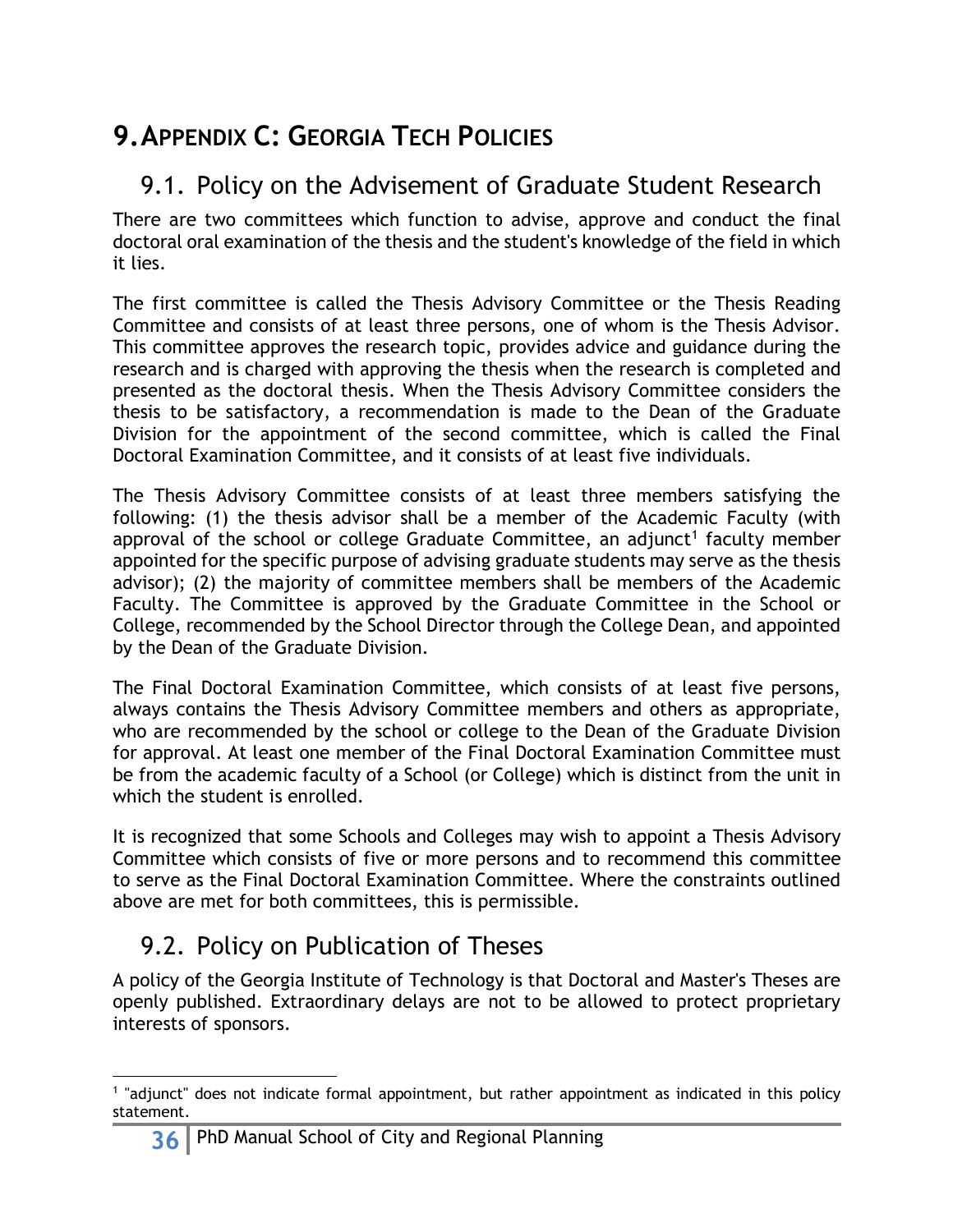It is anticipated that all Ph.D. theses and a significant fraction of master's theses be published in the open, refereed literature.

In all cases, doctoral research should meet the "Guidelines for Ph.D. Dissertation Research", and in no situation should these be compromised to allow for concealing important research results because of security classification or a sponsor's proprietary interest.

A student may routinely elect to have publication of his or her thesis withheld for a period of one year, if recommended by the student's thesis advisor. Requests for extensions beyond one year must be justified and approved by the Dean of Graduate Studies and Research.

A Georgia Tech doctoral dissertation in its final form may not be used or have been used to meet the requirements for a separate degree at another institution.

### 9.3. Guidelines for Ph.D. Dissertation Research

- 1. The research should provide a useful educational experience for the student emphasizing creativity, independent action and learning, research methodology, and scholarly approach.
- 2. The research must be relevant to the field in which the student is pursuing a degree.
- 3. The contributions to knowledge must be original and as such, should represent a substantial addition to the fundamental knowledge of the field or a new and better interpretation of facts already known. The research must demonstrate creativity. Dissertations based on well known principles, techniques, and models applied to situations only somewhat different from previous applications are not acceptable.
- 4. The dissertation should contain clear statements about (a) the relevance and importance of the problem and (b) the significance, originality, and generality of the research results. The relationship of the research to the literature of the field should be described.
- 5. The research should possess the major characteristics of the scientific method, namely objectivity and reproducibility. Assumptions should be clearly stated in both experimental and theoretical research.
- 6. The dissertation should reflect a level of competence indicative of significant achievement beyond the master's level. Thus, the research is expected to draw directly upon advanced learning in the student's major field and demonstrate mastery of that knowledge.
- 7. The dissertation must demonstrate understanding of the theory and methodology related to its main thrust. Further the dissertation should reflect knowledge of the application area.
- 8. The research should result in at least one paper publishable in a suitable refereed journal of engineering, science, management or architecture, as appropriate.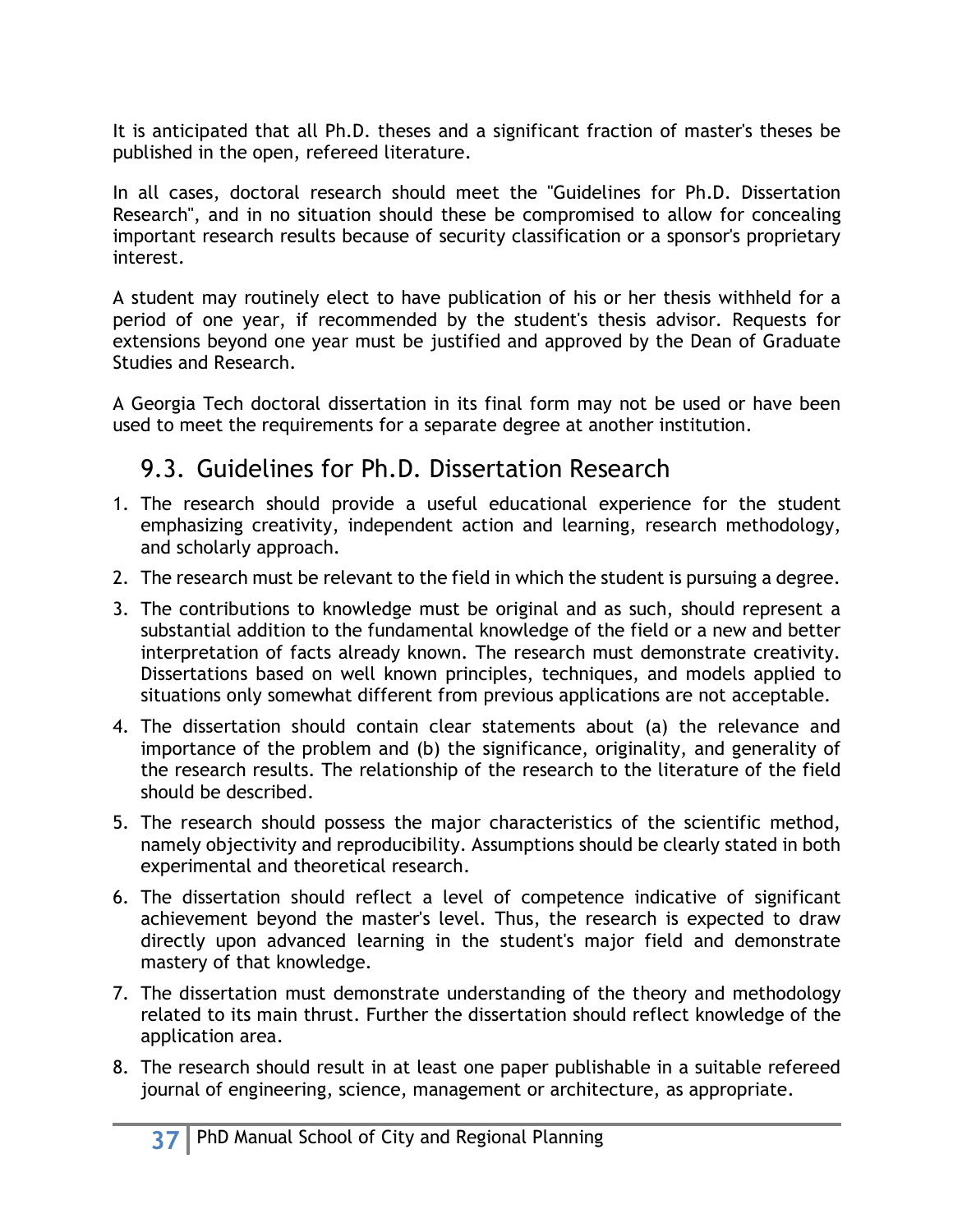- 9. The dissertation should demonstrate a high degree of proficiency in written communication of research results. It should conform to the Institute's requirements as outlined in the Office of Graduate Studies and Research "Manual for the Preparation of Graduate Dissertations and Thesis".
- 10.The scope of the research should be such that it requires at least the time and effort equivalent to one year of full time graduate study.